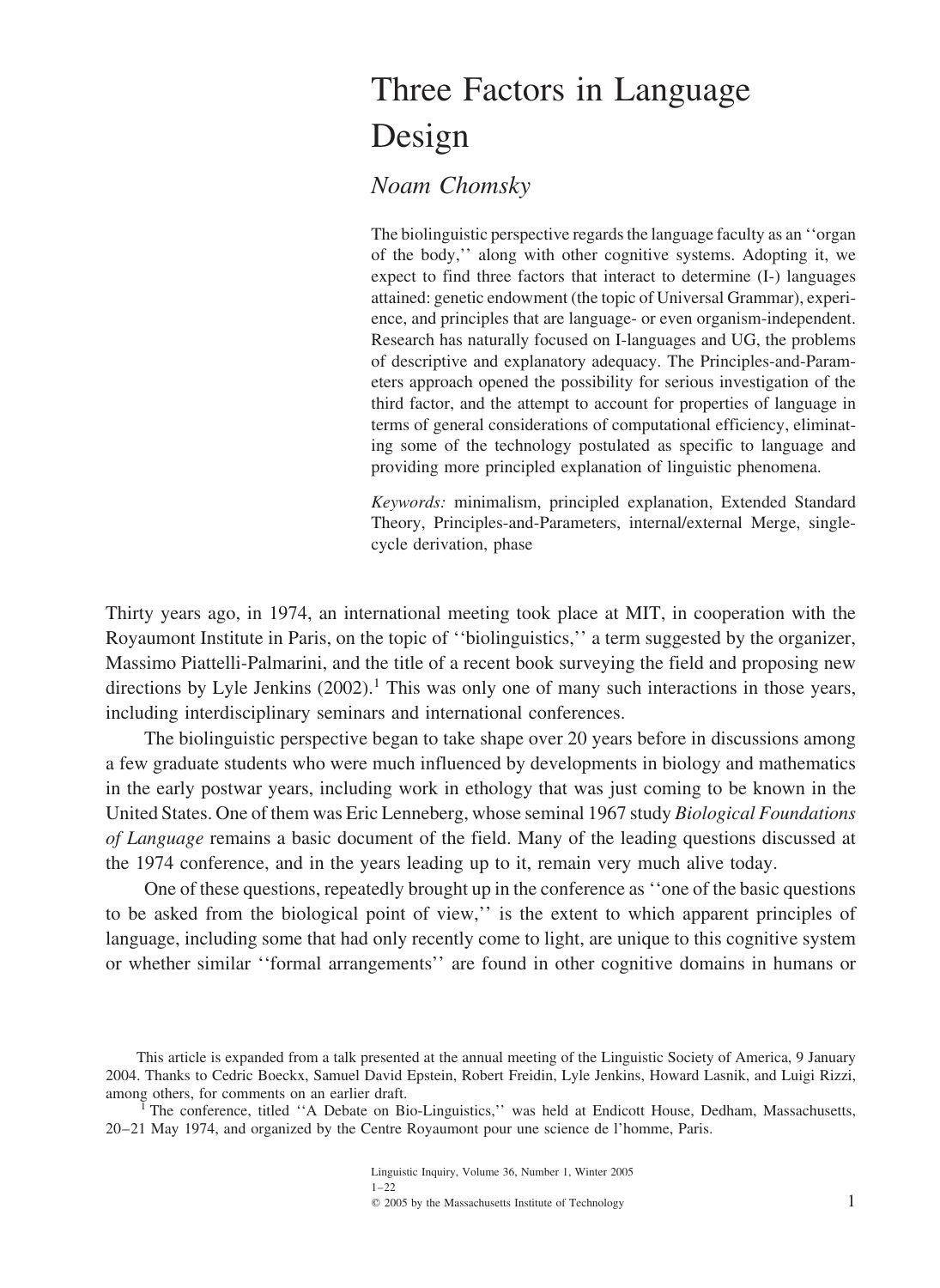#### **NOAM CHOMSKY**

other organisms. An even more basic question from the biological point of view is how much of language can be given a principled explanation, whether or not homologous elements can be found in other domains or organisms. The effort to sharpen these questions and to investigate them for language has come to be called the "Minimalist Program" in recent years, but the questions arise for any biological system and are independent of theoretical persuasion, in linguistics and elsewhere. Answers to these questions are fundamental not only to understanding the nature and functioning of organisms and their subsystems, but also to investigating their growth and evolution. For any biological system, language included, the only general question that arises about the program is whether it can be productively pursued or is premature.

In these remarks, I will try to identify what seem to me some of the significant themes in the past half-century of inquiry into problems of biolinguistics and to consider their current status. Several preliminary qualifications should be obvious. One is that the picture is personal; others would no doubt make different choices. A second is that things often seem clearer in retrospect than at the time, so there is some anachronism in this account, but not I think too much. A third is that I cannot even begin to mention the contributions of a great many people to the collective enterprise, particularly as the related fields have expanded enormously in the years since the 1974 conference

The biolinguistic perspective views a person's language as a state of some component of the mind, understanding "mind" in the sense of eighteenth-century scientists who recognized that after Newton's demolition of the only coherent concept of body, we can only regard aspects of the world "termed mental" as the result of "such an organical structure as that of the brain" (Joseph Priestley). Among the vast array of phenomena that one might loosely consider languagerelated, the biolinguistic approach focuses attention on a component of human biology that enters into the use and acquisition of language, however one interprets the term "language." Call it the "faculty of language," adapting a traditional term to a new usage. This component is more or less on a par with the systems of mammalian vision, insect navigation, and others. In many of these cases, the best available explanatory theories attribute to the organism computational systems and what is called "rule-following" in informal usage—for example, when a recent text on vision presents the so-called rigidity principle as it was formulated 50 years ago: "if possible, and other rules permit, interpret image motions as projections of rigid motions in three dimensions" (Hoffman 1998:169). In this case, later work provided substantial insight into the mental computations that seem to be involved when the visual system follows these rules, but even for very simple organisms, that is typically no slight task, and relating mental computations to analysis at the cellular level is commonly a distant goal.

Adopting this conception, a language is a state of the faculty of language, an I-language, in technical usage.

The decision to study language as part of the world in this sense was regarded as highly controversial at the time, and still is. A more careful look will show, I think, that the arguments advanced against the legitimacy of the approach have little force (a weak thesis) and that its basic assumptions are tacitly adopted even by those who strenuously reject them, and indeed must be, even for coherence (a much stronger thesis). I will not enter into this interesting chapter of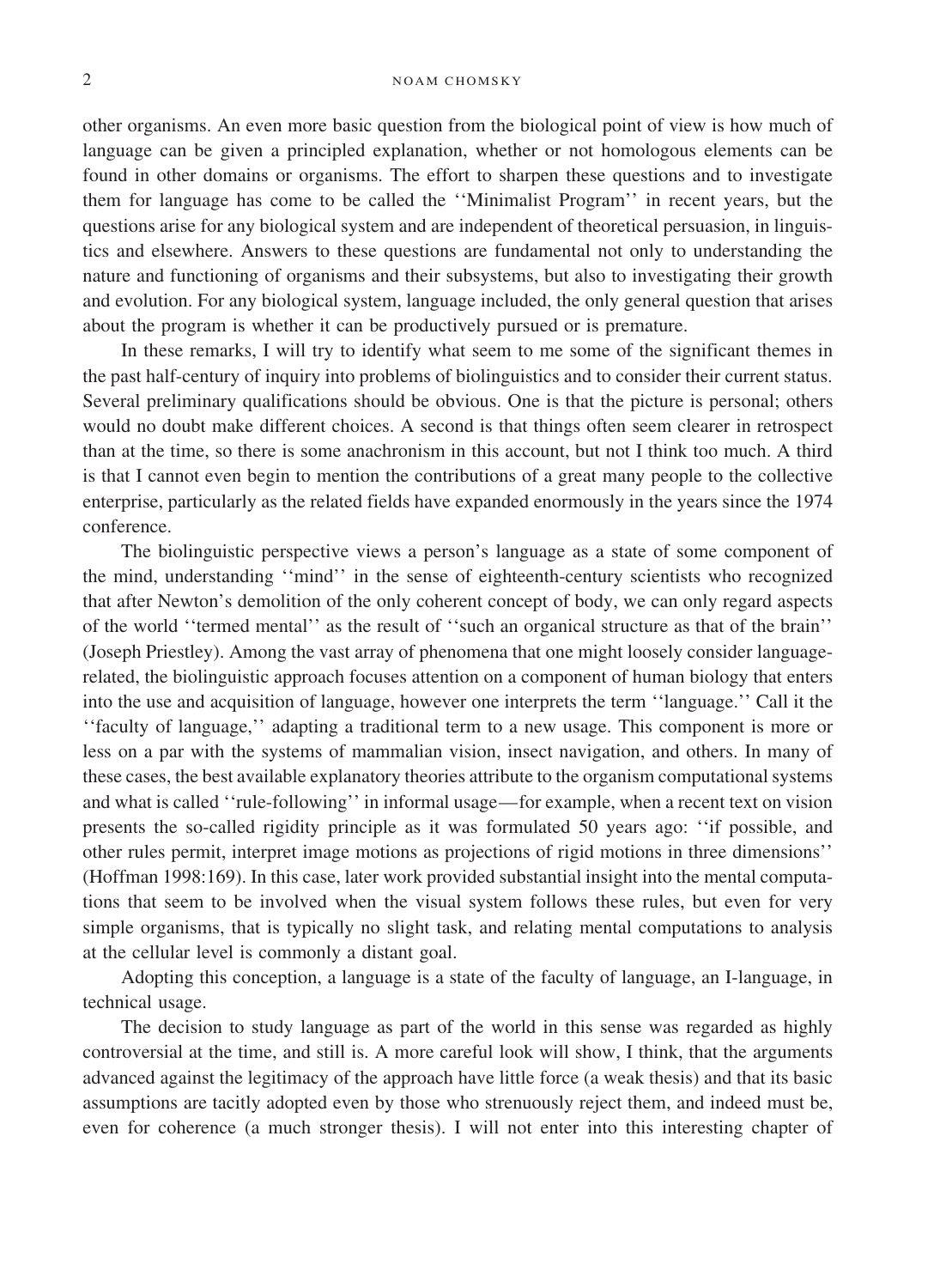contemporary intellectual history here, but will simply assume that crucial aspects of language can be studied as part of the natural world, adopting the biolinguistic approach that took shape half a century ago and that has been intensively pursued since, along different paths.

The language faculty is one component of what the cofounder of modern evolutionary theory, Alfred Russel Wallace, called "man's intellectual and moral nature": the human capacities for creative imagination, language and symbolism generally, mathematics, interpretation and recording of natural phenomena, intricate social practices, and the like, a complex of capacities that seem to have crystallized fairly recently, perhaps a little over 50,000 years ago, among a small breeding group of which we are all descendants—a complex that sets humans apart rather sharply from other animals, including other hominids, judging by traces they have left in the archaeological record. The nature of the "human capacity," as some researchers now call it, remains a considerable mystery. It was one element of a famous disagreement between the two founders of the theory of evolution, with Wallace holding, contrary to Darwin, that evolution of these faculties cannot be accounted for in terms of variation and natural selection alone, but requires "some other influence, law, or agency," some principle of nature alongside gravitation, cohesion, and other forces without which the material universe could not exist. Although the issues are framed differently today within the core biological sciences, they have not disappeared (see Wallace 1889: chap. 15, Marshack 1985).

It is commonly assumed that whatever the human intellectual capacity is, the faculty of language is essential to it. Many scientists agree with paleoanthropologist Ian Tattersall, who writes that he is "almost sure that it was the invention of language" that was the "sudden and emergent' event that was the "releasing stimulus" for the appearance of the human capacity in the evolutionary record—the "great leap forward" as Jared Diamond called it, the result of some genetic event that rewired the brain, allowing for the origin of modern language with the rich syntax that provides a multitude of modes of expression of thought, a prerequisite for social development and the sharp changes of behavior that are revealed in the archaeological record, also generally assumed to be the trigger for the rapid trek from Africa, where otherwise modern humans had apparently been present for hundreds of thousands of years (Tattersall 1998:24–25; see also Wells 2002). Tattersall takes language to be "virtually synonymous with symbolic thought." Elaborating, one of the initiators of the Royaumont-MIT symposia, François Jacob, observed that "the role of language as a communication system between individuals would have come about only secondarily, as many linguists believe'' (1982:59), perhaps referring to discussions at the symposia, where the issue repeatedly arose, among biologists as well. In the 1974 conference, his fellow Nobel laureate Salvador Luria was the most forceful advocate of the view that communicative needs would not have provided "any great selective pressure to produce a system such as language," with its crucial relation to "development of abstract or productive thinking" (Luria 1974:195). "The quality of language that makes it unique does not seem to be so much its role in communicating directives for action" or other common features of animal communication, Jacob continued, but rather "its role in symbolizing, in evoking cognitive images," in "molding" our notion of reality and yielding our capacity for thought and planning, through its unique property of allowing "infinite combinations of symbols" and therefore "mental"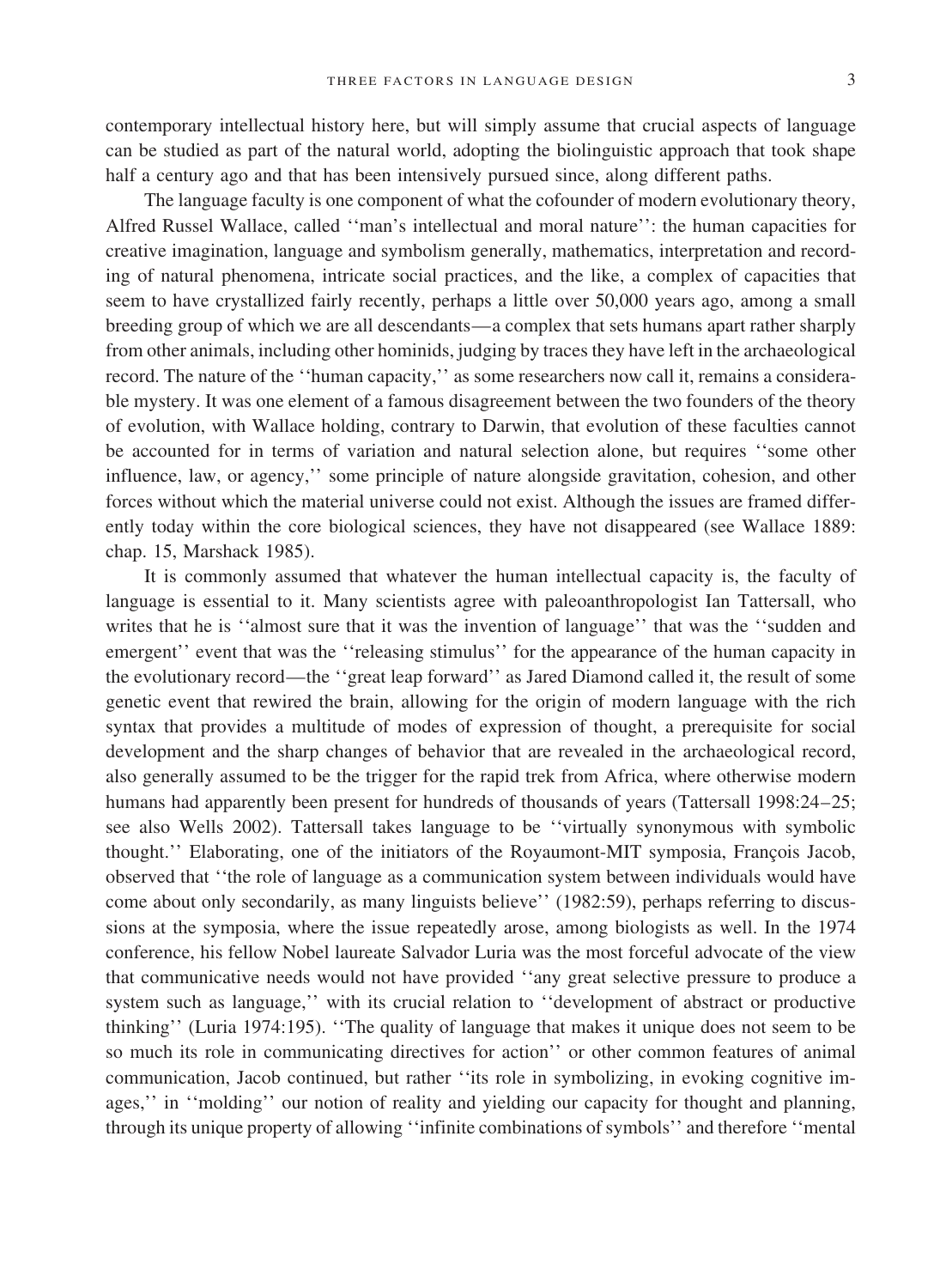creation of possible worlds," ideas that trace back to the seventeenth-century cognitive revolution (1982:59). Jacob also stressed the common understanding that answers to questions about evolution "in most instances ... can hardly be more than more or less reasonable guesses" (1982:  $31).$ 

We can add another insight of seventeenth- and eighteenth-century philosophy: that even the most elementary concepts of human language do not relate to mind-independent objects by means of some reference-like relation between symbols and identifiable physical features of the external world, as seems to be universal in animal communication systems. Rather, they are creations of the "cognoscitive powers" that provide us with rich means to refer to the outside world from certain perspectives, but are individuated by mental operations that cannot be reduced to a "peculiar nature belonging" to the thing we are talking about, as Hume summarized a century of inquiry. Those are critical observations about the elementary semantics of natural language, suggesting that its most primitive elements are related to the mind-independent world much as the internal elements of phonology are, not by a reference-like relation but as part of a considerably more intricate species of conception and action. It is for reasons such as these, though not clearly grasped at the time, that the early work in the 1950s adopted a kind of "use theory of meaning," pretty much in the sense of John Austin and the later Wittgenstein: language was conceived as an instrument put to use for various human purposes, generating expressions including arrangements of the fundamental elements of the language, with no grammatical-ungrammatical divide, each basically a complex of instructions for use (see Chomsky 1955, hereafter LSLT).<sup>2</sup>

If this much is generally on the right track, then at least two basic problems arise when we consider the origins of the faculty of language and its role in the sudden emergence of the human intellectual capacity: first, the core semantics of minimal meaning-bearing elements, including the simplest of them; and second, the principles that allow infinite combinations of symbols, hierarchically organized, which provide the means for use of language in its many aspects. Accordingly, the core theory of language—Universal Grammar (UG)—must provide, first, a structured inventory of possible lexical items that are related to or perhaps identical with the concepts that are the elements of the "cognoscitive powers," sometimes now regarded as a "language of thought' along lines developed by Jerry Fodor (1975); and second, means to construct from these lexical items the infinite variety of internal structures that enter into thought, interpretation, planning, and other human mental acts, and that are sometimes put to use in action, including the externalization that is a secondary process if the speculations just reviewed turn out to be correct. On the first problem, the apparently human-specific conceptual-lexical apparatus, there is important work on relational notions linked to syntactic structures and on the partially mindinternal objects that appear to play a critical role (events, propositions, etc.).<sup>3</sup> But there is little beyond descriptive remarks on the core referential apparatus that is used to talk about the world. The second problem has been central to linguistic research for half a century, with a long history before in different terms.

<sup>&</sup>lt;sup>2</sup> For later discussion, see among others Chomsky 1966, 2001b, McGilvray 1999, Antony and Hornstein 2003.

<sup>&</sup>lt;sup>3</sup> For insightful review and original analysis, see Borer 2004a,b.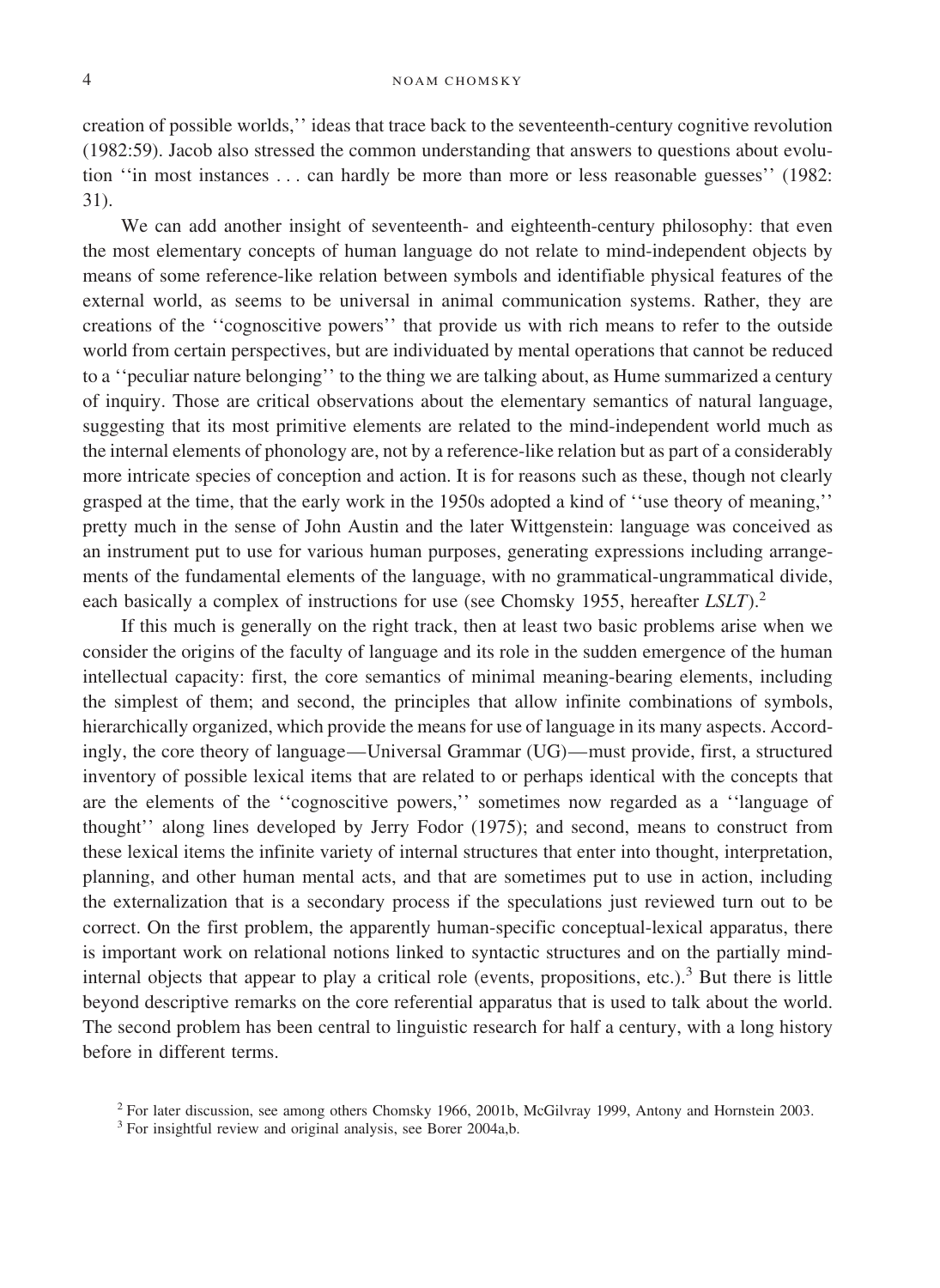The biolinguistic approach adopted from the outset the point of view that C. R. Gallistel (1997) calls "the norm these days in neuroscience" (p. 86), the "modular view of learning": the conclusion that in all animals, learning is based on specialized mechanisms, "instincts to learn'' (p. 82) in specific ways. We can think of these mechanisms as "organs within the brain" (p. 86), achieving states in which they perform specific kinds of computation. Apart from "extremely hostile environments" (p. 88), they change states under the triggering and shaping effect of external factors, more or less reflexively, and in accordance with internal design. That is the "process of learning" (Gallistel 1997, 1999), though "growth" might be a more appropriate term, avoiding misleading connotations of the term "learning." The modular view of learning of course does not entail that the component elements of the module are unique to it: at some level, everyone assumes that they are not—the cellular level, for example—and the question of the level of organization at which unique properties emerge remains a basic one from a biological point of view, as it was at the 1974 conference.

Gallistel's observations recall the concept of "canalization" introduced into evolutionary and developmental biology by C. H. Waddington over 60 years ago, referring to processes "adjusted so as to bring about one definite end result regardless of minor variations in conditions during the course of the reaction," thus ensuring "the production of the normal, that is optimal type in the face of the unavoidable hazards of existence'' (Waddington 1942). That seems to be a fair description of the growth of language in the individual. A core problem of the study of the faculty of language is to discover the mechanisms that limit outcomes to "optimal types."

It has been recognized since the origins of modern biology that such constraints enter not only into the growth of organisms but also into their evolution, with roots in the earlier tradition that Stuart Kauffman calls "rational morphology" (1993:3-5).<sup>4</sup> In a classic contemporary paper, John Maynard Smith and associates trace the post-Darwinian reformulation back to Thomas Huxley, who was struck by the fact that there appear to be "predetermined lines of modification" that lead natural selection to "produce varieties of a limited number and kind" for every species (Maynard Smith et al. 1985:266).<sup>5</sup> They review a variety of such constraints in the organic world and describe how "limitations on phenotypic variability" are "caused by the structure, character, composition, or dynamics of the developmental system," pointing out also that such "developmental constraints . . . undoubtedly play a significant role in evolution" though there is yet "little agreement on their importance as compared with selection, drift, and other such factors in shaping evolutionary history' (p. 265). At about the same time, Jacob wrote that "the rules controlling embryonic development," almost entirely unknown, interact with other constraints imposed by general body plan, mechanical properties of building materials, and other factors in "restricting possible changes of structures and functions' in evolutionary development (1982:21), providing "architectural constraints" that "limit adaptive scope and channel evolutionary patterns" (Erwin 2003:1683). The best-known of the figures who devoted much of their work to these topics are

<sup>&</sup>lt;sup>4</sup> For comment in a linguistic context, see Boeckx and Hornstein 2003. For more general discussion, see Jenkins 2000.

 $5$  For review of some of these topics, see Stewart 1998.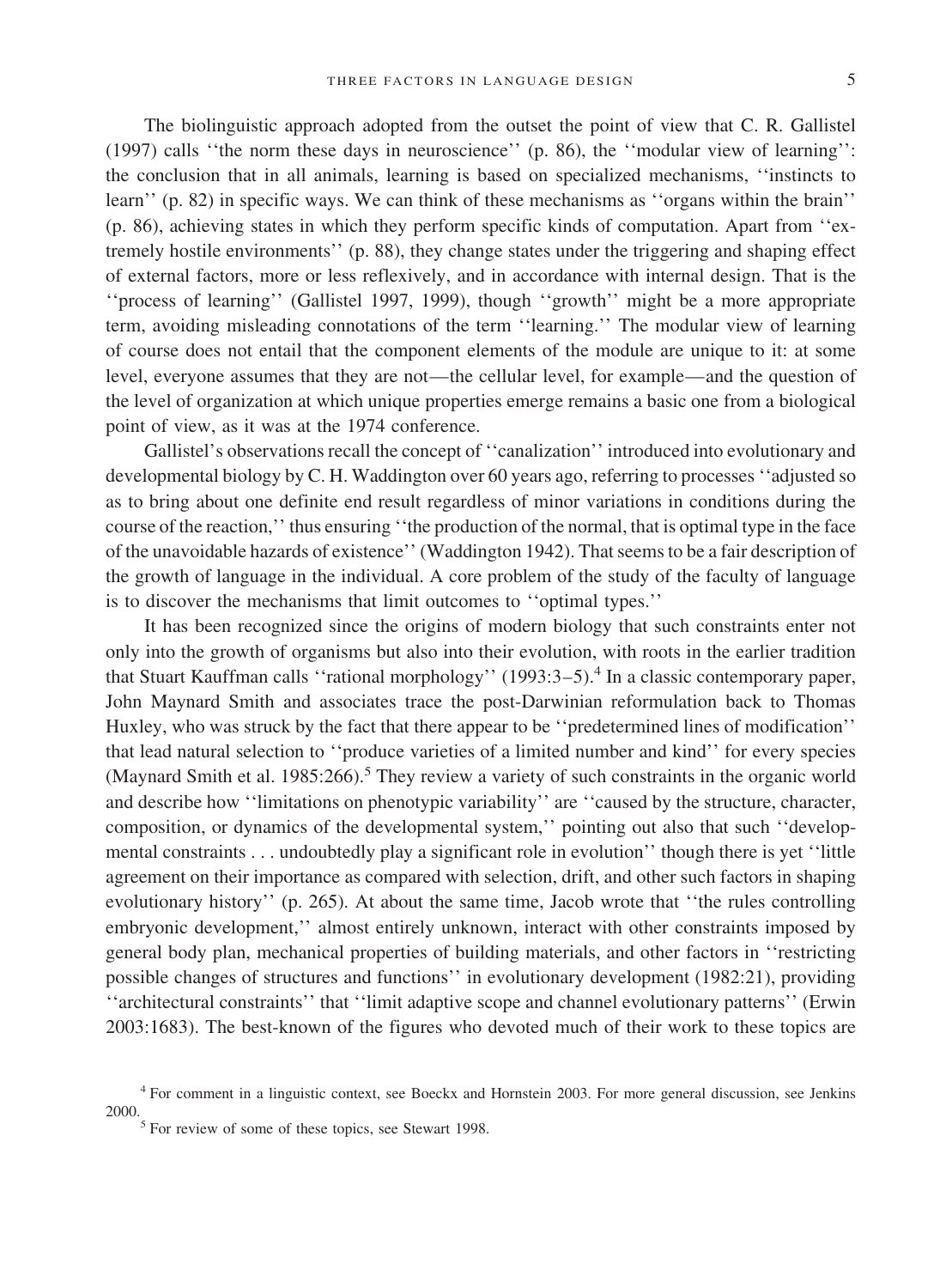D'Arcy Thompson and Alan Turing, who took a very strong view on the central role of such factors in biology. In recent years, such considerations have been adduced for a wide range of problems of development and evolution, from cell division in bacteria to optimization of structure and function of cortical networks, even to proposals that organisms have "the best of all possible brains," as argued by computational neuroscientist Christopher Cherniak (1995:522).<sup>6</sup> The problems are at the border of inquiry, but their significance is not controversial.

Assuming that the faculty of language has the general properties of other biological systems, we should, therefore, be seeking three factors that enter into the growth of language in the individual:

- 1. Genetic endowment, apparently nearly uniform for the species, which interprets part of the environment as linguistic experience, a nontrivial task that the infant carries out reflexively, and which determines the general course of the development of the language faculty. Among the genetic elements, some may impose computational limitations that disappear in a regular way through genetically timed maturation. Kenneth Wexler and his associates have provided compelling evidence of their existence in the growth of language, thus providing empirical evidence for what Wexler (to appear) calls "Lenneberg's dream."
- 2. Experience, which leads to variation, within a fairly narrow range, as in the case of other subsystems of the human capacity and the organism generally.
- 3. Principles not specific to the faculty of language.

The third factor falls into several subtypes: (a) principles of data analysis that might be used in language acquisition and other domains; (b) principles of structural architecture and developmental constraints that enter into canalization, organic form, and action over a wide range, including principles of efficient computation, which would be expected to be of particular significance for computational systems such as language. It is the second of these subcategories that should be of particular significance in determining the nature of attainable languages.

Those exploring these questions 50 years ago assumed that the primitive step of analysis of linguistic experience would be feature-based phonetic analysis, along lines described by Roman Jakobson and his associates (see Jakobson, Fant, and Halle 1953). We also tried to show that basic prosodic properties reflect syntactic structure that is determined by other principles, including crucially a principle of cyclic computation that was extended much more generally in later years (see Chomsky, Halle, and Lukoff 1956). The primitive principles must also provide what George Miller called "chunking," identification of phonological words in the string of phonetic units. In LSLT (p. 165), I adopted Zellig Harris's (1955) proposal, in a different framework, for identifying morphemes in terms of transitional probabilities, though morphemes do not have the required beads-on-a-string property. The basic problem, as noted in LSLT, is to show that such statistical

<sup>&</sup>lt;sup>6</sup> See also Laughlin and Sejnowski 2003, Cherniak et al. 2004, and Physics News Update 2001 reporting Howard, Rutenberg, and de Vet 2001.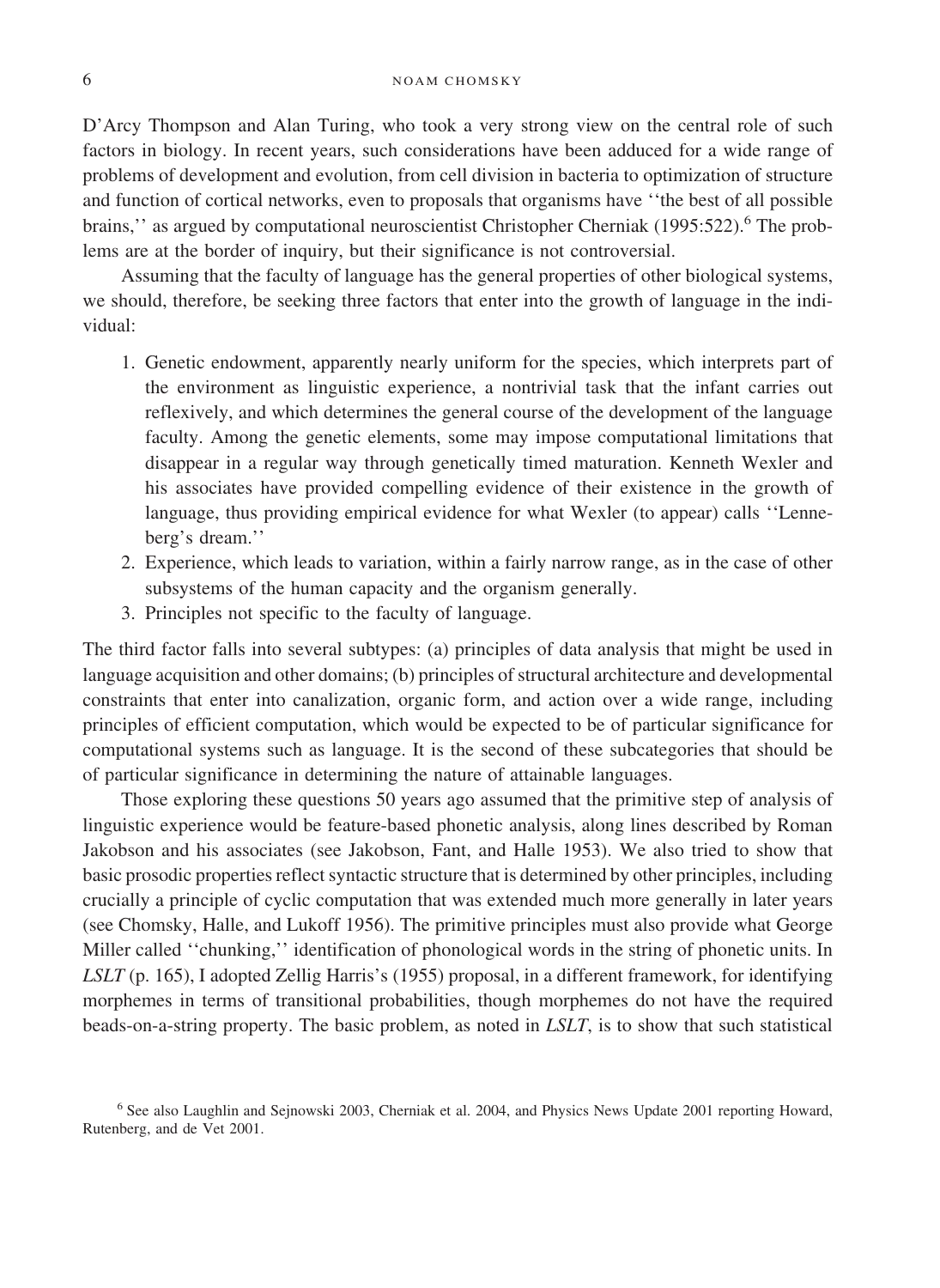methods of chunking can work with a realistic corpus. That hope turns out to be illusory, as has recently been shown by Thomas Gambell and Charles Yang (2003), who go on to point out that the methods do, however, give reasonable results if applied to material that is preanalyzed in terms of the apparently language-specific principle that each word has a single primary stress. If so, then the early steps of compiling linguistic experience might be accounted for in terms of general principles of data analysis applied to representations preanalyzed in terms of principles specific to the language faculty, the kind of interaction one should expect among the three factors.

In LSLT, it was assumed that the next step would be assignment of chunked items to syntactic categories, again by general principles of data analysis. A proposal with an information-theoretic flavor was tried by hand calculations in that precomputer age, with suggestive results, but the matter has never been pursued, to my knowledge. Surely what are called "semantic properties" are also involved, but these involve nontrivial problems at the most elementary level, as mentioned earlier. The assumption of LSLT was that higher levels of linguistic description, including morphemes, are determined by a general format for rule systems provided by UG, with selection among them in terms of a computational procedure that seeks the optimal instantiation, a notion defined in terms of UG principles of significant generalization. Specific proposals were made then and in the years that followed. In principle, they provided a possible answer to what came to be called the "logical problem of language acquisition," but they involved astronomical calculation and therefore did not seriously address the issues.

The main concerns in those years were quite different, as they still are. It may be hard to believe today, but it was commonly assumed 50 years ago that the basic technology of linguistic description was available and that language variation was so free that nothing of much generality was likely to be discovered. As soon as efforts were made to provide fairly explicit accounts of the properties of languages, however, it became obvious how little was known, in any domain. Every specific proposal yielded a treasure trove of counterevidence, requiring complex and varied rule-systems even to achieve a very limited approximation to descriptive adequacy. That was highly stimulating for inquiry into language, but it also left a serious quandary, since the most elementary considerations led to the conclusion that UG must impose narrow constraints on possible outcomes—sometimes called "poverty of stimulus" problems in the study of language, though the term is misleading because this is just a special case of basic issues that arise universally for organic growth.

A number of paths were pursued to try to resolve the tension. The most successful turned out to be efforts to formulate general principles, attributed to UG—that is, the genetic endowment-leaving a somewhat reduced residue of phenomena that would result, somehow, from experience. Early proposals were the A-over-A Principle, conditions on wh-extraction from whphrases (relatives and interrogatives), simplification of T-markers to base recursion (following observations by Charles Fillmore) and cyclicity (an intricate matter, as shown in an important paper of Robert Freidin's (1978) and insightfully reviewed in a current paper of Howard Lasnik's (to appear) which shows that many central questions remain unanswered), later John Robert Ross's (1967) classic study of taxonomy of islands that still remains a rich store of ideas and observations to explore, then attempts to reduce islands to such properties as locality and structure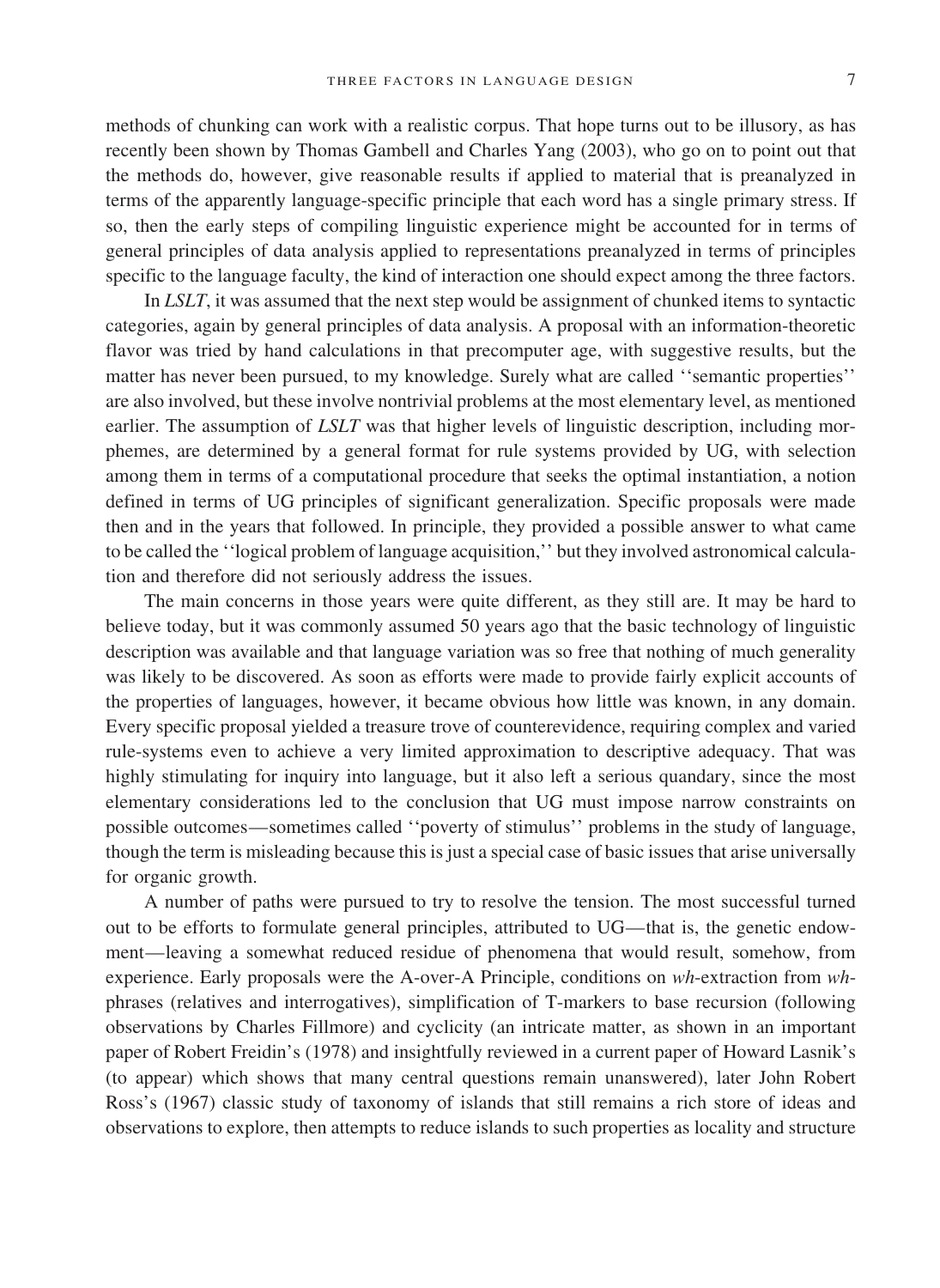preservation, and so on. These approaches had some success, but the basic tensions remained unresolved at the time of the 1974 conference.

Within a few years, the landscape had changed considerably. In part this was because of great progress in areas that had hitherto been explored only in limited ways, including truth- and model-theoretic semantics and prosodic structures. In part it was the result of a vast array of new materials from studies of much greater depth than previously undertaken, and into a much wider variety of languages, much of it traceable to Richard Kayne's work and his lectures in Europe, which inspired far-reaching inquiry into Romance and Germanic languages, later other languages, also leading to many fruitful ideas about the principles of UG. About 25 years ago, much of this work crystallized in a radically different approach to UG, the Principles-and-Parameters (P&P) framework, which for the first time offered the hope of overcoming the tension between descriptive and explanatory adequacy. This approach sought to eliminate the format framework entirely, and with it, the traditional conception of rules and constructions that had been pretty much taken over into generative grammar. That much is familiar, as is the fact that the new P&P framework led to an explosion of inquiry into languages of the most varied typology, yielding new problems previously not envisioned, sometimes answers, and the reinvigoration of neighboring disciplines concerned with acquisition and processing, their guiding questions reframed in terms of parameter setting within a fixed system of principles of UG with at least visible contours. Alternative paths, variously interrelated, were leading in much the same direction, including Michael Brody's highly illuminating work (1995, 2003). No one familiar with the field has any illusion today that the horizons of inquiry are even visible, let alone at hand, in any domain.

Abandonment of the format framework also had a significant impact on the biolinguistic program. If, as had been assumed, acquisition is a matter of selection among options made available by the format provided by UG, then the format must be rich and highly articulated, allowing relatively few options; otherwise, explanatory adequacy is out of reach. The best theory of language must be a very unsatisfactory one from other points of view, with a complex array of conditions specific to human language, restricting possible instantiations. The only plausible theories had to impose intricate constraints on the permissible relations between sound and meaning, all apparently specific to the faculty of language. The fundamental biological issue of principled explanation could barely be contemplated, and correspondingly, the prospects for serious inquiry into evolution of language were dim; evidently, the more varied and intricate the conditions specific to language, the less hope there is for a reasonable account of the evolutionary origins of UG. These are among the questions that were raised at the 1974 symposium and others of the period, but they were left as apparently irresoluble problems.

The P&P framework offered prospects for resolution of these tensions as well. Insofar as this framework proves valid, acquisition is a matter of parameter setting and is therefore divorced entirely from the remaining format for grammar: the principles of UG. There is no longer a conceptual barrier to the hope that the UG might be reduced to a much simpler form, and that the basic properties of the computational systems of language might have a principled explanation instead of being stipulated in terms of a highly restrictive language-specific format for grammars. Within a P&P framework, what had previously been the worst theory—anything goes—might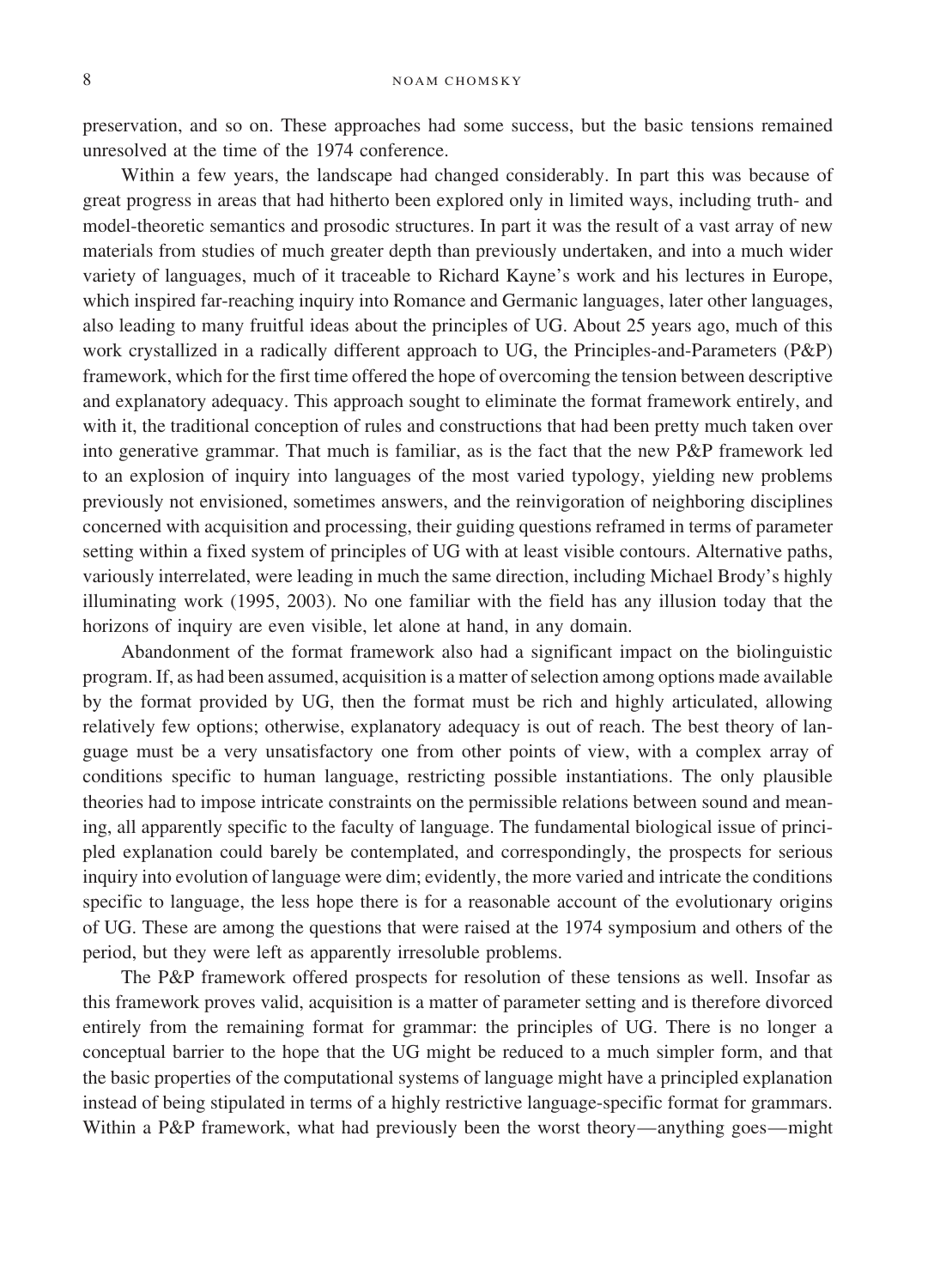be within the realm of conceivability at least, since it is no longer refuted instantly by the fact that it renders acquisition impossible. Returning to the three factors of language design, adoption of a P&P framework overcomes a difficult conceptual barrier to shifting the burden of explanation from the first factor, the genetic endowment, to the third factor, language-independent principles of data processing, structural architecture, and computational efficiency, thereby providing some answers to the fundamental questions of biology of language, its nature and use, and perhaps even its evolution.

As noted by Luigi Rizzi (pers. comm.), whose comments I paraphrase here, abandonment of the construction-based view of earlier (and traditional) work had further consequences for the biolinguistic program. In the earlier framework, not only rules but also UG principles were expressed in terms of grammatical constructions (islands, specified-subject and other constraints on operations, Emonds's structure-preserving hypothesis, filters, etc.), all inherently specific to language, without even remote counterparts in other biological systems. Within the P&P framework, the basic computational ingredients are considerably more abstract (locality, minimal search, basic recursion, etc.), and it becomes quite reasonable to seek principled explanation in terms that may apply well beyond language, as well as related properties in other systems.

As noted, the third factor subsumes two kinds of principles: (a) data processing, and (b) architectural/computational-developmental constraints. Consider the first category. Within the general P&P framework, language acquisition is interpreted in terms of parameter setting; an acquisition theory would seek to set forth the mechanisms used to fix parameter values. That requires some understanding of what the parameters are, and how they are organized, perhaps into a hierarchic structure with each choice of value setting limits on subsequent choices. The most far-reaching approach of this sort that I know of is Mark Baker's (2001). A somewhat different approach, also within the P&P framework, is suggested by Charles Yang (2002). Developing suggestions of Thomas Roeper's, Yang proposes that UG provides the neonate with the full array of possible languages, with all parameters valued, and that incoming experience shifts the probability distribution over languages in accord with a learning function that could be quite general. At every stage, all languages are in principle accessible, but only for a few are probabilities high enough so that they can actually be used. He provides interesting empirical evidence in support of this approach, which carries very early proposals about general data-processing principles to a new plane of sophistication.

Consider next language-independent principles of structural architecture and computational efficiency, the subcategory of the third factor in the design of any biological system that might be expected to be particularly informative about its nature. With the conceptual barriers imposed by the format framework overcome, we need no longer assume that the means of generating structured expressions are highly articulated and specific to language. We can seriously entertain the possibility that they might be reducible to language-independent principles, whether or not there are homologous elements in other domains and organisms. We can, in short, try to sharpen the question of what constitutes a principled explanation for properties of language, and turn to one of the most fundamental questions of the biology of language: to what extent does language approximate an optimal solution to conditions that it must satisfy to be usable at all, given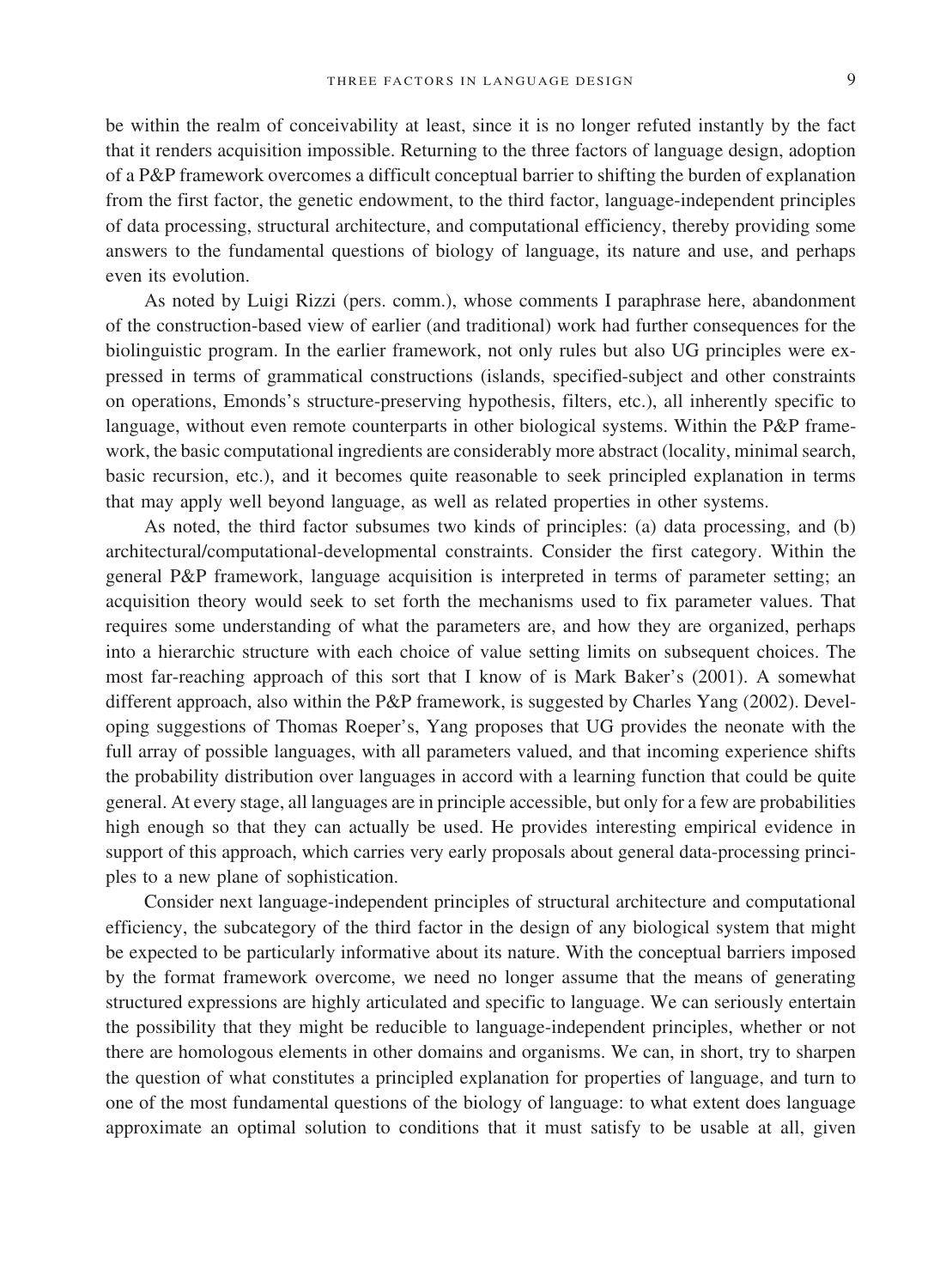extralinguistic structural architecture? These conditions take us back to the traditional characterization of language, since Aristotle at least, as a system that links sound and meaning. In our terms, the expressions generated by a language must satisfy two interface conditions: those imposed by the sensorimotor system SM and by the conceptual-intentional system C-I that enters into the human intellectual capacity and the variety of speech acts.

Let us put aside the possibility that the linkage to sound is a secondary one, for reasons mentioned and in the light of recent discoveries on modality-independence of language. We can regard an explanation of properties of language as *principled* insofar as it can be reduced to properties of the interface systems and general considerations of computational efficiency and the like. Needless to say, these "external" conditions are only partially understood: we have to learn about the conditions that set the problem in the course of trying to solve it. The research task is interactive: to clarify the nature of the interfaces and optimal computational principles through investigation of how language partially satisfies the conditions they impose, not an unfamiliar feature of rational inquiry. Independently, the interface systems can be studied on their own, including comparative study that has been productively underway. And the same is true of principles of efficient computation, applied to language in recent work by many investigators with important results (see, e.g., Collins 1997, Epstein 1999, Epstein et al. 1998, Frampton and Gutmann 1999). In a variety of ways, then, it is possible to both clarify and address some of the basic problems of the biology of language.

It is perhaps worth recalling that the intuition that language is "well designed" relative to interface conditions has been a valuable heuristic for many years. The search for some reasonable notion of "simplicity of grammars" goes back to the earliest exploration of generative grammar in the late 1940s. It has also proven very useful over the years to ask whether apparent redundancy of principles is real, or indicates some error of analysis. A well-known example is passive forms of exceptional Case-marking constructions, which seemed at one time to be generated by both raising and passive transformations. Dissatisfaction with such overlapping conditions led to the realization that the transformations did not exist: rather, just a general rule of movement, which we can now see to be a virtual conceptual necessity. More recent work suggests that such apparently language-specific conditions as Jean-Roger Vergnaud's Case Filter and its descendants may be reducible to virtual conceptual necessity as well, in this case, interpretability of constructions at the interface, topics reviewed and elaborated recently by Freidin and Vergnaud (2001). Throughout, the guiding intuition that redundancy in computational structure is a hint of error has proven to be productive and often verified, suggesting that something deeper is involved, a topic opened to more direct investigation as conceptual barriers were removed within the P&P framework.

To proceed further, for concreteness, consider the Extended Standard Theory (EST), now often called the "Y-model," which was modified and improved extensively as it was reconstructed within the P&P framework—though I should perhaps stress again that the minimalist questions to which I am now turning arise within any theoretical orientation. In the early 1990s, Howard Lasnik and I published a sketch of our own best understanding of UG in these terms (Chomsky and Lasnik 1993). Taking that as a point of departure, let us ask to what extent its assumptions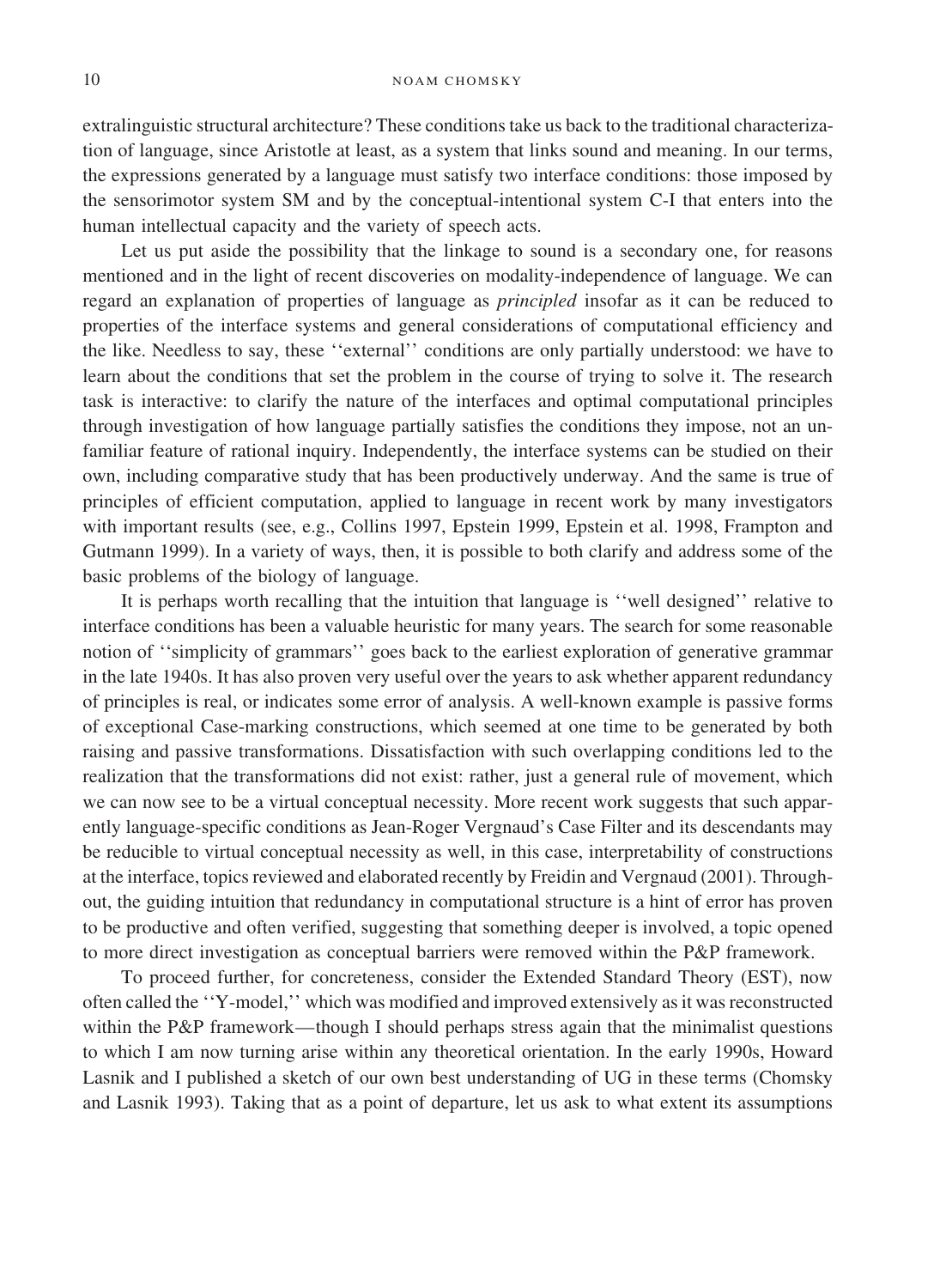can be revised or eliminated in favor of principled explanation in terms of interface conditions and general principles.

The EST/Y-model postulates three internal linguistic levels in addition to the interface levels: D-Structure, S-Structure, and LF. A linguistic level is postulated to host specific operations. Thus, D-Structure is the locus of lexical insertion and projection to X-bar constructions; S-Structure is the point of transfer of the computation to the sound interface, and the transition from overt to covert operations; LF is the output of overt and covert operations, and the input to the mapping to the meaning interface. Three internal levels require five operations, each assumed to be cyclic: the operations forming D-Structures by the cyclic operations of X-bar theory from selected items from the lexicon; the overt syntactic cycle from D- to S-Structure, the phonological/morphological cycle mapping S-Structure to the sound interface, the covert syntactic cycle mapping S-Structure to LF, and formal semantic operations mapping LF compositionally to the meaning interface. The similarity of the overt and covert cycles was recognized to be problematic as soon as the framework was developed 35 years ago, but the problem is in fact much broader: there are five cycles operating in rather similar fashion. One crucial question, then, is whether internal levels, not forced by interface conditions, can be eliminated, and the five cycles reduced to one. If possible, that would be a substantial step forward, with many consequences.

One natural property of efficient computation, with a claim to extralinguistic generality, is that operations forming complex expressions should consist of no more than a rearrangement of the objects to which they apply, not modifying them internally by deletion or insertion of new elements. If tenable, that sharply reduces computational load: what has once been constructed can be "forgotten" in later computations, in that it will no longer be changed. That is one of the basic intuitions behind the notion of cyclic computation. The EST/Y-model and other approaches violate this condition extensively, resorting to bar levels, traces, indices, and other devices, which both modify given objects and add new elements. A second question, then, is whether all of this technology is eliminable, and the empirical facts susceptible to principled explanation in accord with the "no-tampering" condition of efficient computation.

Other questions arise about the variety of operations—phrase structure, transformations, reconstruction, and so on; about the crucial reliance on such notions as government that seem to have no principled motivation; and about many principles that are hard even to formulate except in terms specific to the language faculty. The general question is, How far can we progress in showing that all such language-specific technology is reducible to principled explanation, thus isolating the core properties that are essential to the language faculty, a basic problem of biolinguistics?

An elementary fact about the language faculty is that it is a system of discrete infinity. Any such system is based on a primitive operation that takes  $n$  objects already constructed, and constructs from them a new object: in the simplest case, the set of these  $n$  objects. Call that operation Merge. Either Merge or some equivalent is a minimal requirement. With Merge available, we instantly have an unbounded system of hierarchically structured expressions. The simplest account of the "Great Leap Forward" in the evolution of humans would be that the brain was rewired,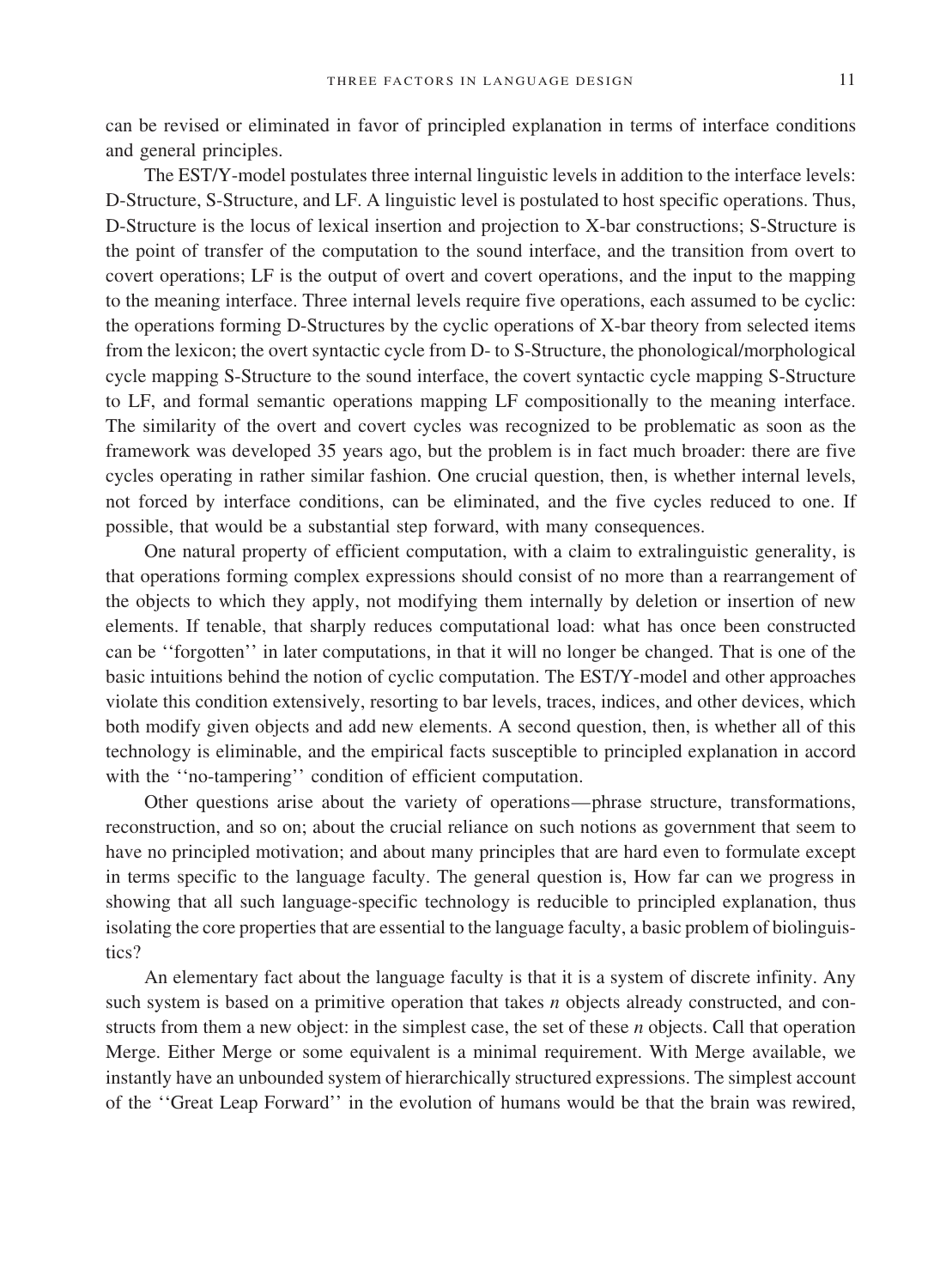perhaps by some slight mutation, to provide the operation Merge, at once laying a core part of the basis for what is found at that dramatic "moment" of human evolution, at least in principle; to connect the dots is no trivial problem. There are speculations about the evolution of language that postulate a far more complex process: first some mutation that permits two-unit expressions (yielding selectional advantage in overcoming memory restrictions on lexical explosion), then mutations permitting larger expressions, and finally the Great Leap that yields Merge. Perhaps the earlier steps really took place, but a more parsimonious speculation is that they did not, and that the Great Leap was effectively instantaneous, in a single individual, who was instantly endowed with intellectual capacities far superior to those of others, transmitted to offspring and coming to predominate, perhaps linked as a secondary process to the SM system for externalization and interaction, including communication as a special case. At best a reasonable guess, as are all speculations about such matters, but about the simplest one imaginable, and not inconsistent with anything known or plausibly surmised. In fact, it is hard to see what account of human evolution would not assume at least this much, in one or another form.<sup>7</sup>

Similar questions arise about growth of language in the individual. It is commonly assumed that there is a two-word stage, a three-word stage, and so on, with an ultimate Great Leap Forward to unbounded generation. That is observed in performance, but it is also observed that at the early stage the child understands much more complex expressions, and that random modification of longer ones—even such simple changes as placement of function words in a manner inconsistent with UG or the adult language—leads to confusion and misinterpretation. It could be that unbounded Merge, and whatever else is involved in UG, is present at once, but only manifested in limited ways for extraneous reasons (memory and attention limitations and the like)—matters discussed at the 1974 symposium and now possible to formulate more explicitly, for example, in the frameworks developed by Wexler and Yang, already mentioned.<sup>8</sup>

Suppose, then, that we adopt the simplest assumption: the Great Leap Forward yields Merge. The fundamental question of biology of language mentioned earlier then becomes, What else is specific to the faculty of language?

Unless some stipulation is added, there are two subcases of the operation Merge. Given A, we can merge B to it from outside A or from within A; these are external and internal Merge, the latter the operation called "Move," which therefore also "comes free," yielding the familiar displacement property of language. That property had long been regarded, by me in particular, as an "imperfection" of language that has to be somehow explained, but in fact it is a virtual conceptual necessity;<sup>9</sup> some version of transformational grammar seems to be the null hypothesis,

<sup>9</sup> Options that "come free" may, of course, not be used, for example, in invented symbolic systems that keep to external Merge—possibly because they do not have to make use of the edge properties that are typically discourse-related.

 $^7$  For discussion in a broader framework, see Hauser, Chomsky, and Fitch 2002; and for intriguing extensions, see Piattelli-Palmarini and Uriagereka, to appear.

<sup>&</sup>lt;sup>8</sup> Rizzi (to appear) argues that performance restrictions interact with UG principles: inconsistency with the target language in early production is grammatically based, with parameters fixed and principles observed, but performancedriven until the production system matures. The logic is similar to that of Gambell and Yang (2003) and Wexler (to appear).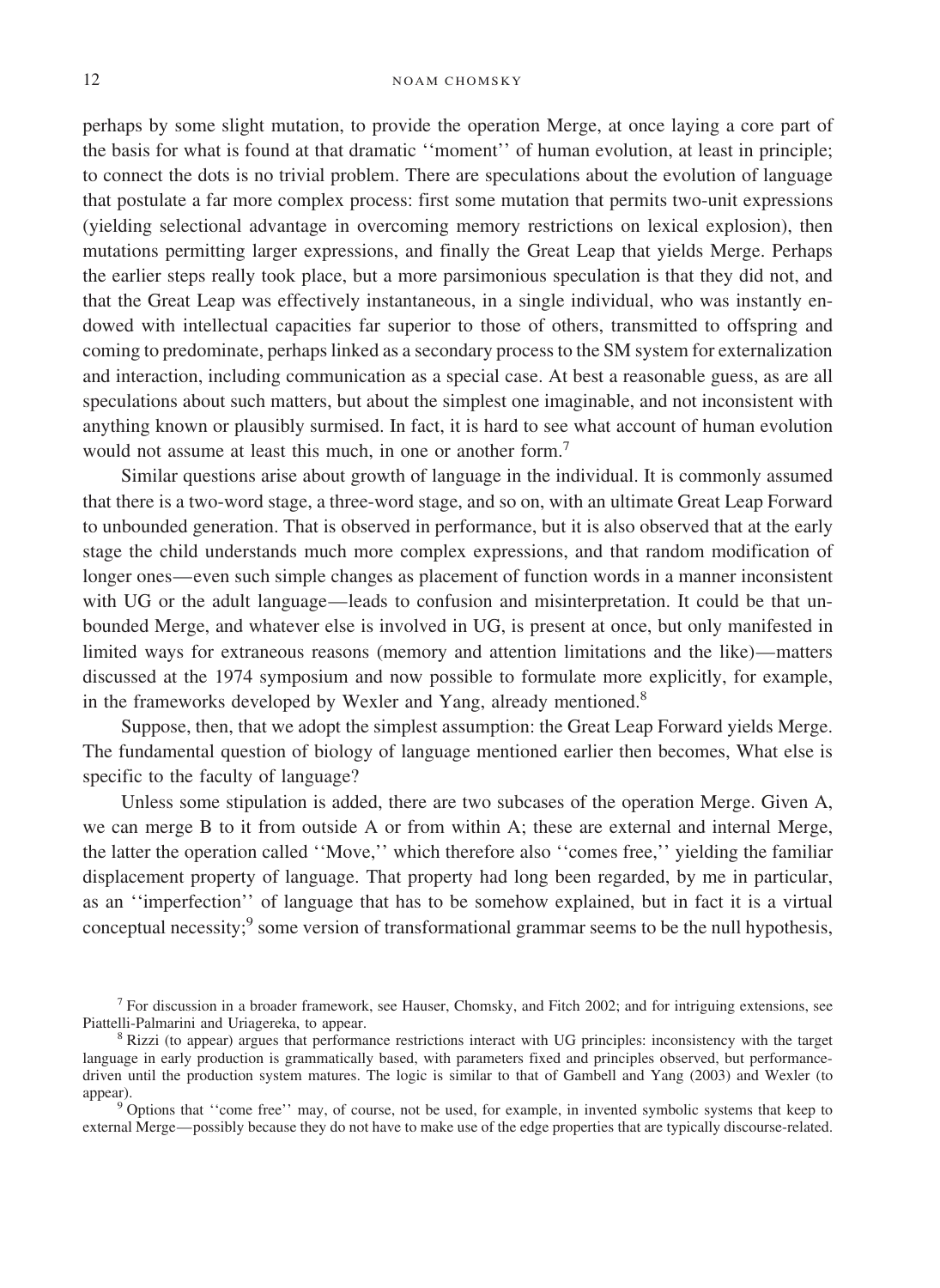and any other mechanisms, beyond internal Merge, carry a burden of proof. Assuming the notampering condition that minimizes computational load, both kinds of Merge to A will leave A intact. That entails merging to the edge, the "extension condition," which can be understood in different ways, including the "tucking-in" theory of Norvin Richards (2001), which is natural within the probe-goal framework of recent work, and which can also be interpreted to accommodate head adjunction.

The no-tampering condition also entails the so-called copy theory of movement, which leaves unmodified the objects to which it applies, forming an extended object. As movement operations began to emerge with improvements of the more intricate LSLT framework, it was assumed that they must compound movement and deletion, because of the general architecture of the system. In the EST/Y-model architecture, that was unnecessary, but since there did appear to be clear effects of the position left by Move, it was assumed that the operation leaves a trace, a new object coindexed with the moved element; thus, the objects subject to the operation are modified, and new entities are introduced, violating elementary conditions of optimal computation. That was an error—mine in this case. Neither indexing nor the notion of traces is required if we adopt the simplest assumptions: the copy theory. An important additional gain is that rules of reconstruction can be eliminated, and the phenomena can be accounted for more effectively, as has been shown in a great deal of recent work.

Move leaves a copy, perhaps several, all transmitted to the phonological component. If language is optimized for communicative efficiency, we would expect all to be spelled out: that would overcome many of the filler-gap problems faced by processing models. If language is optimized for satisfaction of interface conditions, with minimal computation, then only one will be spelled out, sharply reducing phonological computation. The latter is the case, one of many reasons to suspect that speculations of the kind mentioned earlier about language design and evolution are on the right track. Which one is spelled out? There are several ideas about that. The most convincing seems to me Jon Nissenbaum's (2000), in phase-theoretic terms to which I will return. At the phase level, two basic operations apply: transfer to the interface, and Merge, either external or internal. If internal Merge precedes transfer, movement is overt; otherwise, it is covert. If movement is covert, transfer has already spelled out the lower copy; if overt, the choice is delayed to the next phase. Željko Bošković (2001) has pointed out that there should be an exception to such minimal computation if the phonetic interface requires partial spell-out of a copy, and he has produced interesting examples. To take a different one discovered by Idan Landau (to appear), VP-fronting in Hebrew sometimes leaves the V behind, namely, when it has to satisfy what Lasnik called the "Stranded Affix Filter," a phonetic condition on affixes.<sup>10</sup> If these are the only exceptions, then syntactic and phonological computation are optimally efficient in this regard, at least.

The two kinds of Merge appear to correlate closely with interface properties, capturing much of the dual aspect of semantics that was becoming clearer in the 1960s in work of Ray Jackendoff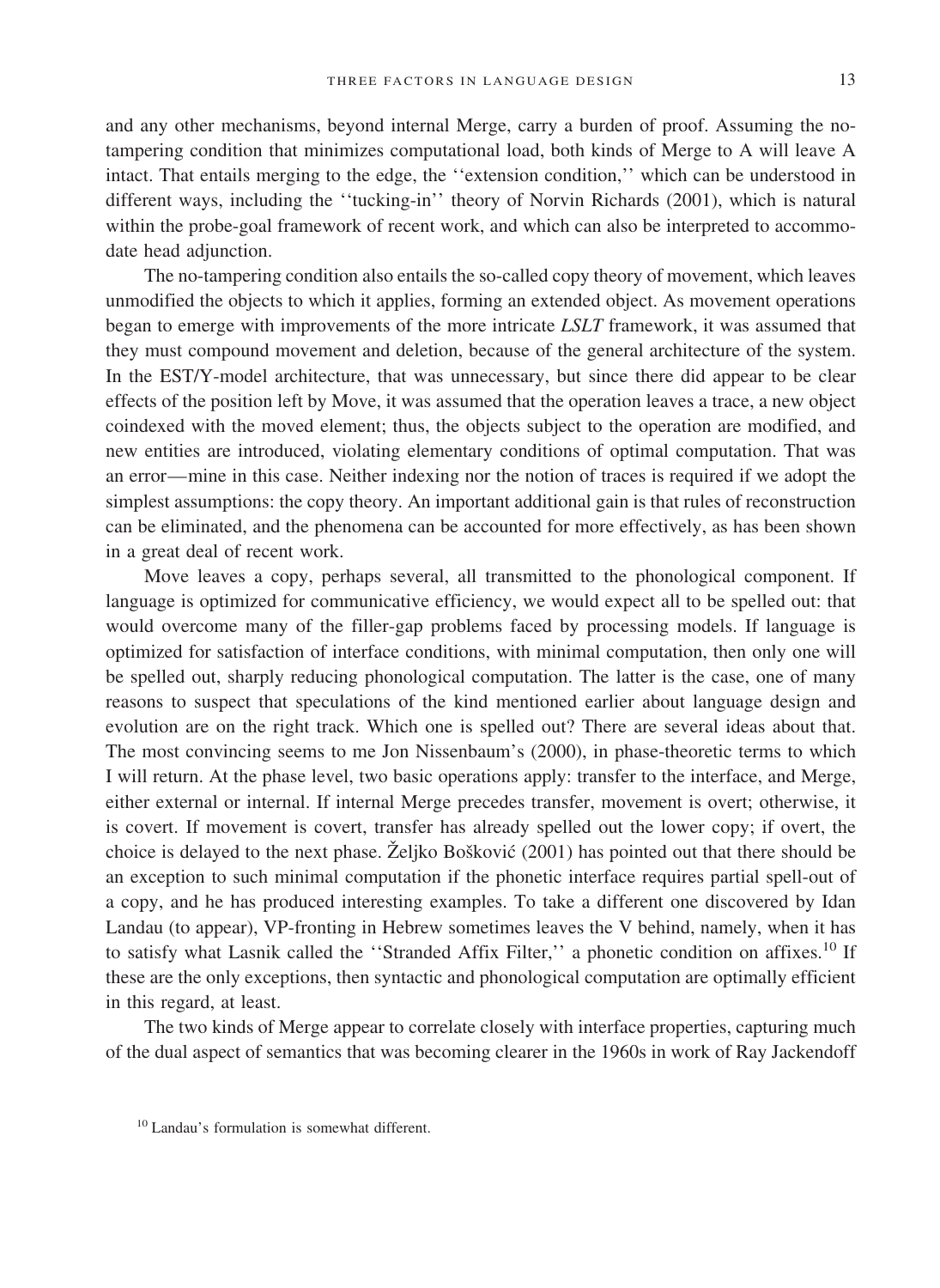#### **NOAM CHOMSKY**

(1969), Peter Culicover (1970), Lyle Jenkins (1972), and others, sometimes expressed in terms of deep and surface interpretation. External Merge correlates with argument structure, internal Merge with edge properties, scopal or discourse-related (new and old information, topic, etc.). The correlation is not perfect, at least on the surface, but close enough to suggest that apparent violations should fall under broader principles. For external Merge, these go beyond argument structure associated with substantive categories, and they presumably include functional categories of the kind coming to light in a variety of inquiries, notably the very fruitful cartography projects (Cinque 2002, Rizzi 2004, Belletti 2004). Possibly such apparent exceptions as morphological identification of typical edge properties involve covert Move, also matters studied in current work.

External Merge yields the "base structures" of the EST/Y-model and earlier proposals. Since structures are constructed in parallel, there is no locus of lexical insertion. Accordingly, the notion of D-Structure is not only superfluous, but unformulable, a more far-reaching and desirable result. If base structures require nothing more than Merge, bar levels can also be eliminated, extending ideas of Naoki Fukui (1986) and Margaret Speas (1986) to full "bare phrase structure." Proceeding further, along lines to which I will briefly return, S-Structure and LF seem to be unformulable as well, leaving us with just the interface levels, the optimal outcome.

The specifier-complement distinction loses independent significance, except in that the complement of a head H should be the only domain accessible to operations driven by H, by conditions of minimal search, the core property of c-command, but barring m-command and specifier-head relations (unless the specifier is a head, hence a possible probe), a strong and controversial empirical consequence of minimal search. "Complement" and "specifier" are just notations for first-Merge and later-Merge. Banning of multiple specifiers requires stipulation, hence empirical justification. The empirical evidence seems to me to leave the null hypothesis viable, maybe supported, though the issue is very much alive.

Each syntactic object generated contains information relevant to further computation. Optimally, that will be captured entirely in a single designated element, which should furthermore be identifiable with minimal search: its label, the element taken to be "projected" in X-bar-theoretic systems. The label, which will invariably be a lexical item introduced by external Merge, should be the sole probe for operations internal to the syntactic object, and the only element visible for further computations. We would hope that labels are determined by a natural algorithm, perhaps even by methods as far-reaching as those that Chris Collins (2002) has proposed in his label-free analysis. Again, these optimal possibilities are explored extensively in recent work by many researchers, along different though related paths.

Note that labels, or some counterpart, are the minimum of what is required, on the very weak assumption that at least some information about a syntactic object is needed for further computation, both for search within it and for its external role. Labeling underlies a variety of asymmetries: for example, in a head-XP construction, the label will always be the head, and the XP a "dependency"; for substantive heads, an argument with a semantic role that it assigns. Therefore, such asymmetries need not be specified in the syntactic object itself, and must not be, because they are redundant. A head-complement structure is a set, not an ordered pair. There are many similar cases.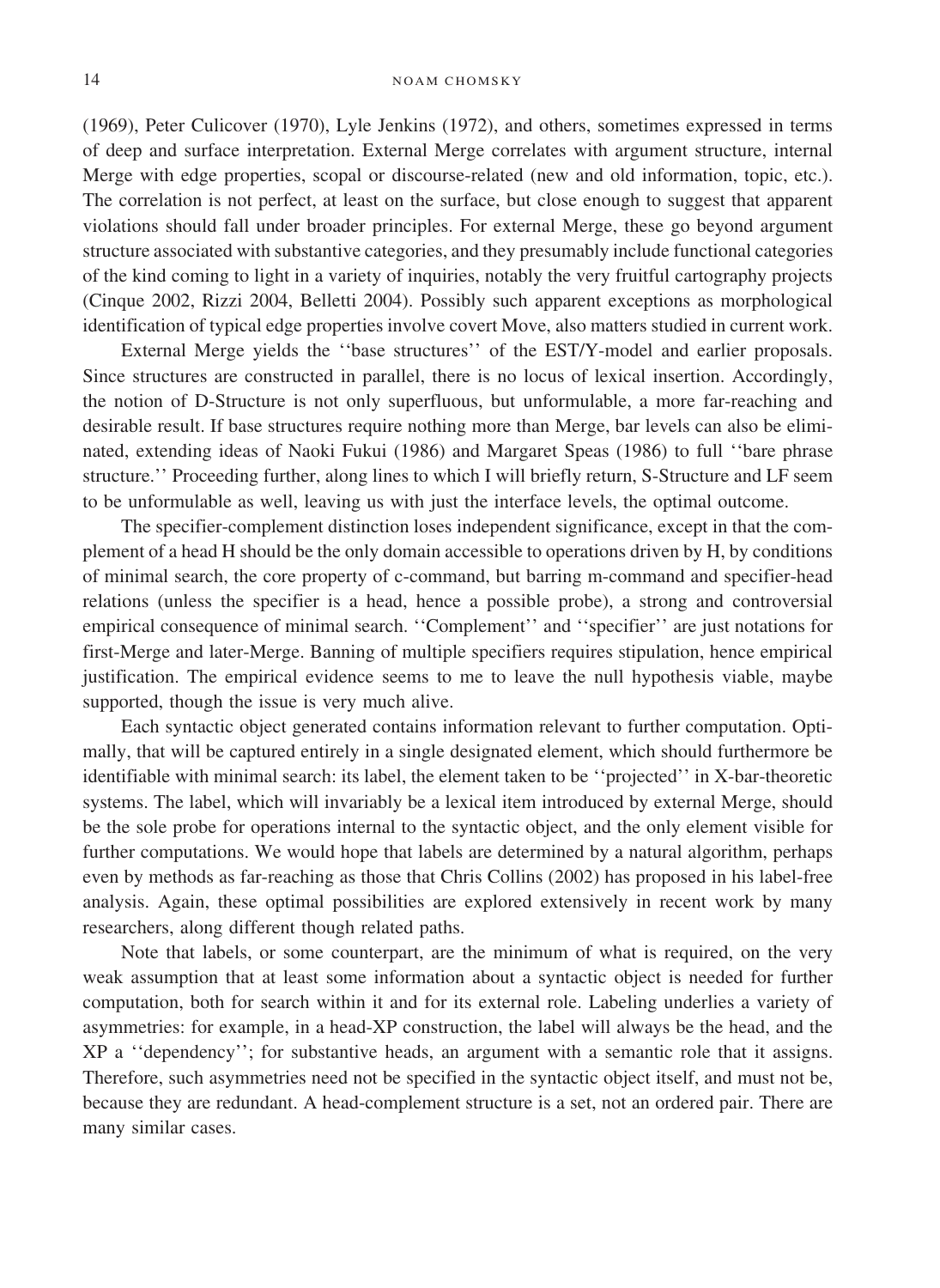One asymmetry imposed by the phonetic interface is that the syntactic object derived must be linearized. Optimally, linearization should be restricted to the mapping of the object to the SM interface, where it is required for language-external reasons. If so, then no order is introduced in the rest of the syntactic computation: the narrow syntax and the mapping to the C-I interface. That has been a research objective for the past 25 years at least, ever since Tanya Reinhart's (1979) work on c-command, and it seems at least a plausible conclusion, though the consequences are quite restrictive and inconsistent with some of the most interesting work: papers by Danny Fox and Jon Nissenbaum on quantifier raising, antecedent-contained deletion, and late Merge of adjuncts, to mention some current examples (Fox 2002, Fox and Nissenbaum 1999). But I think there is reason to suspect that the simplest possibility can be maintained. How syntactic objects are linearized is also a lively topic. An early proposal is the head parameter, perhaps general, perhaps category-dependent. A different approach is based on Kayne's Linear Correspondence Axiom, which has inspired a great deal of productive work, including Kayne's (to appear) discovery of surprising gaps in language typology, and accounts for them. Other ideas are also being explored. A desideratum, throughout, is that the conclusion introduce few assumptions, optimally none, that cannot be reduced to the interface requirement and conditions of computational efficiency.

If linear order is restricted to the mapping to the phonetic interface, then it gives no reason to require the basic operation Merge to depart from the simplest form. As noted, many asymmetries can be derived from configurations, from properties of lexical items, and from the independently needed principles of labeling, so need not—hence should not—be specified by the elementary operation that forms the configuration. If that is universal, then the basic operation will be the simplest possible one: unstructured Merge, forming a set.

There may be—I think is—some reason to introduce an asymmetrical operation, for adjuncts, basically serving the function of composition of predicates. The most elementary choice is an ordered pair, which, at some point, must be simplified to a set for the purposes of linearization. Simplification optimally should be at the point of Spell-Out, that is, transfer to the two interfaces. Adopting this assumption, we can derive at least some, maybe all, of the intricate properties of reconstruction of adjuncts explored by Robert Freidin, Henk van Riemsdijk and Edwin Williams, David Lebeaux, and others since (Chomsky 2004).

It might be useful to allay some misgivings that appear in the technical literature. With minimal technical apparatus, a syntactic object X with the label A can be taken to be the set  $\{A, X\}$ , where X itself is a set  $\{Z, W\}$ . If A happens to be one of Z, W, then the set  $\{A, X\}$  has the formal properties of an ordered pair, as Norbert Wiener pointed out 90 years ago; that is, it will have formal properties of the pairs constructed for adjuncts.<sup>11</sup> That has been wrongly assumed to be problematic. It isn't. The possibility of giving a set-theoretic interpretation of ordered pairs, along Wiener's lines, has no bearing on whether ordered pairs are formal objects with their own

<sup>&</sup>lt;sup>11</sup> The standard Wiener-Kuratowski definition of ordered pair is slightly different, Howard Lasnik points out, taking  $\langle a, b \rangle = \{\{a\}, \{a, b\}\}\$ . Wiener's original proposal was more complex.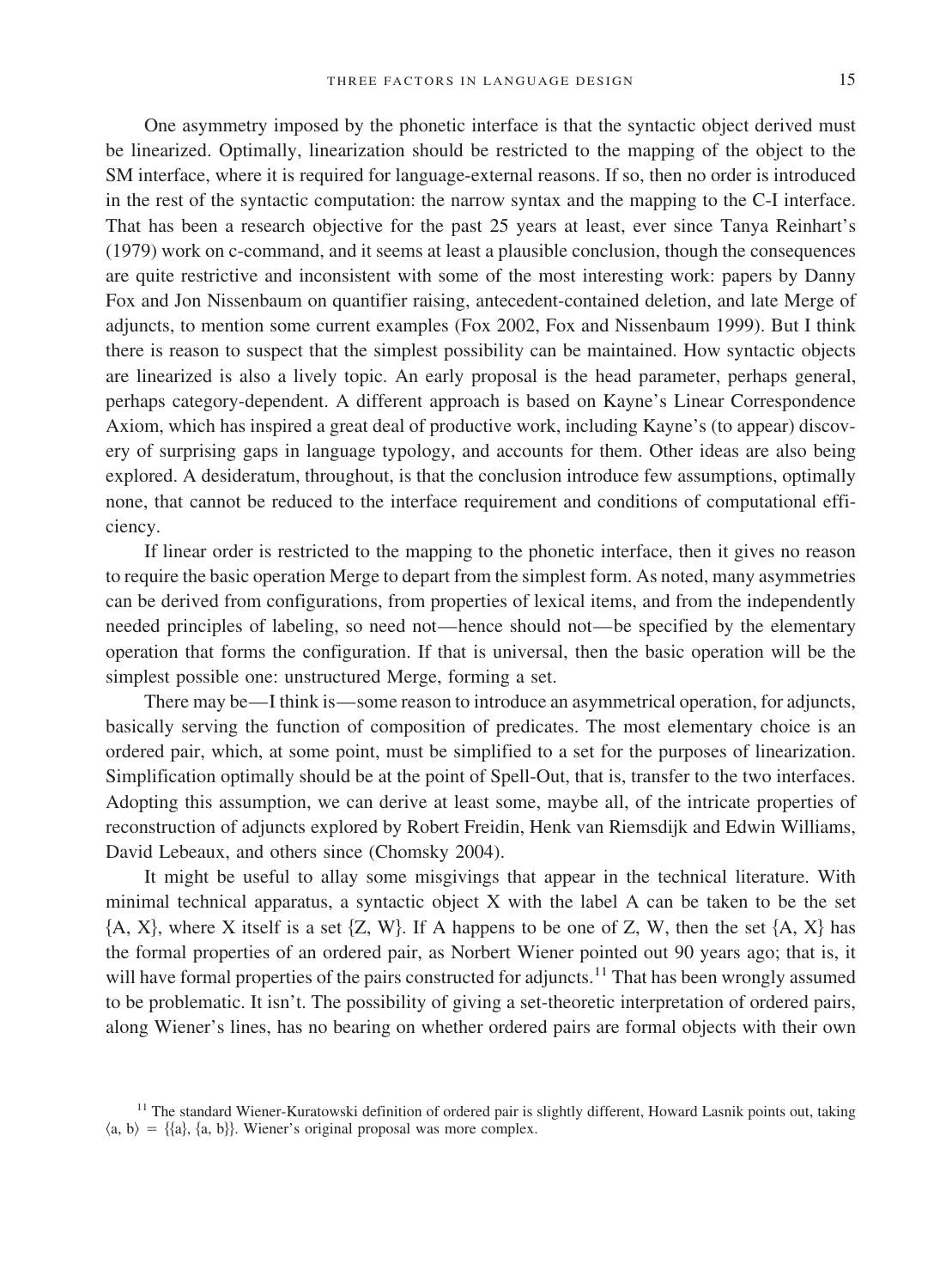properties, "primitive objects" for mental computation that are distinct from sets, including those indicating label.

Without further stipulations, external Merge yields n-ary constituents. Particularly since Kayne's (1981) work on unambiguous paths, it has been generally assumed that these units are mostly, maybe always, binary. If so, we would like to find a principled explanation. For internal Merge, it follows from elementary conditions of efficient computation, within the probe-goal framework, though precisely how this works raises interesting questions, with considerable empirical bite. For external Merge, one source could be conditions of argument structure imposed at the C-I interface. Another possibility has been suggested by Luigi Rizzi (pers. comm.), in terms of minimization of search in working memory.

The most restrictive case of Merge applies to a single object, forming a singleton set. Restriction to this case yields the successor function, from which the rest of the theory of natural numbers can be developed in familiar ways. That suggests a possible answer to a problem that troubled Wallace over a century ago: in his words, that the "gigantic development of the mathematical capacity is wholly unexplained by the theory of natural selection, and must be due to some altogether distinct cause" (1889:467), if only because it remained unused. One possibility is that the natural numbers result from a simple constraint on the language faculty, hence are not given by God, in accord with Kronecker's famous aphorism, though the rest is created by man, as he continued. Speculations about the origin of the mathematical capacity as an abstraction from linguistic operations are not unfamiliar. There are apparent problems, including apparent dissociation with lesions and diversity of localization, but the significance of such phenomena is unclear for many reasons (including the issue of possession vs. use of the capacity). There may be something to these speculations, perhaps along the lines just indicated, which have the appropriate minimalist flavor.

On very weak assumptions about efficient computation, there should be no linguistic levels beyond those that are imposed by interface conditions: that is, the interface levels themselves. In fact, it is not even obvious that these exist. Thus, one can imagine, say, a computational process that sends parts of generated objects to the SM systems in the course of derivation (say, certain but not all phonetic properties), not just at its final stage; and the same on the meaning side. Though such proposals have never been explored, to my knowledge, they could turn out to be correct. Beyond this, however, we would like to determine whether all internal levels are dispensable, with the five cycles of the EST/Y-model reduced to one—better still unformulable, as D-Structure is. That will follow if computation relies solely on Merge, perhaps pair- as well as set-Merge, yielding syntactic objects that, at some point in the derivation, are transferred to the two interfaces: transfer to the sound interface is often called "Spell-Out." Let us call the syntactic objects that are transferred "phases." Optimally, once a phase is transferred, it should be mapped directly to the interface and then "forgotten"; later operations should not have to refer back to what has already been mapped to the interface—again, a basic intuition behind cyclic operations. We therefore hope to be able to establish a "Phase Impenetrability Condition," which guarantees that mappings to the two interfaces can forget about what they have already done, a substantial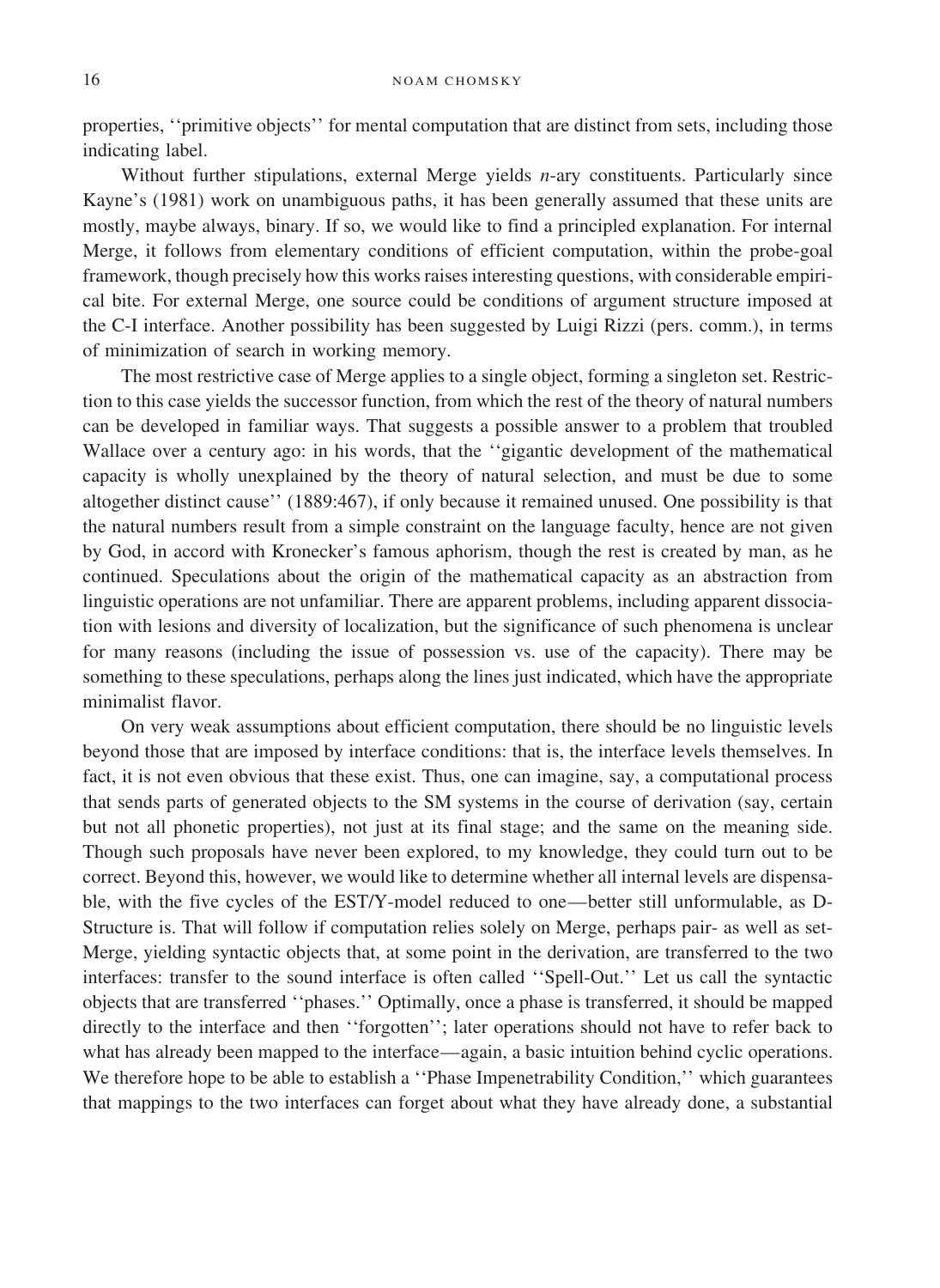saving in memory. Whether that is feasible is a question only recently formulated, and barely explored. It raises many serious issues, but so far at least, no problems that seem insuperable.

If these general ideas are on the right track, then all internal levels are unformulable, hence dispensable in the strongest sense. We are left with only the interface levels, and the five cycles of the EST/Y-model are reduced to a single one, based on Merge. The cyclic properties of the mappings to the interface follow without comment. Pure cyclic computation is also required for the simplest account of uninterpretable features. Their values are redundant, determined by an Agree relation with interpretable features. They should therefore be unvalued in the lexicon, and when assigned a value, must be treated as what Juan Uriagereka (1998) calls a "virus": eliminated as soon as possible, hence at the phase level, where they are transferred to the phonological component for possible phonetic realization but eliminated from the syntactic derivation and from transfer to the semantic interface to avoid crash. That is again an immediate consequence of phase-based computation.<sup>12</sup>

The topic of uninterpretable features has moved to center stage since Vergnaud's proposals concerning Case theory 25 years ago, and particularly in the past few years. Vergnaud's original thesis that such elements as structural Case may be present even when not spelled out has received considerable empirical support. A very strong version of the thesis holds that inflectional features are in fact universal, ideas developed particularly by Halldór Sigurðsson (2003) as part of an extensive analysis of the role of these features, including Case, in speech events, and their finegrained syntactic analysis.

Since the copy of a moved element remains, it is in principle accessible for higher syntactic computations (much as it can be accessed more globally at the meaning interface, under reconstruction). How deeply is such access allowed? Evidence so far is meager, but as far as I know, it never goes beyond one phase. We find examples of this, for example, with Icelandic quirky Case: a phase-internal nominative object can agree with an external inflection. The example is interesting and merits further inquiry, because it appears to undermine a possible phase-theoretic explanation for some of Vergnaud's account of subjects that cannot appear where Case cannot be assigned, namely, that they are "invisible" because they are in the interior of a phase that has already been passed. In the Icelandic case, the object is not invisible, though the Phase Impenetrability Condition, which prevents any tampering with an earlier phase, blocks extraction. A different account, based on a richer variety of linguistic materials and some different assumptions, has been proposed by Andrew Nevins (2004).

What objects constitute phases? They should be as small as possible, to minimize computational load. For reasons mentioned earlier, they should at least include the domains in which uninterpretable features are valued; agreement features apart from nouns and structural Case for nouns. There is evidence, which I will not review here, that these domains are CP and vP (where v is "small v" that introduces full argument structure, transitive, or experiencer verbal structures) and that these are the only phases in the core clausal structures. Perhaps phases also include DP,

<sup>&</sup>lt;sup>12</sup> See Chomsky 2001a. A consequence is the Earliness Principle of David Pesetsky and Esther Torrego (2001).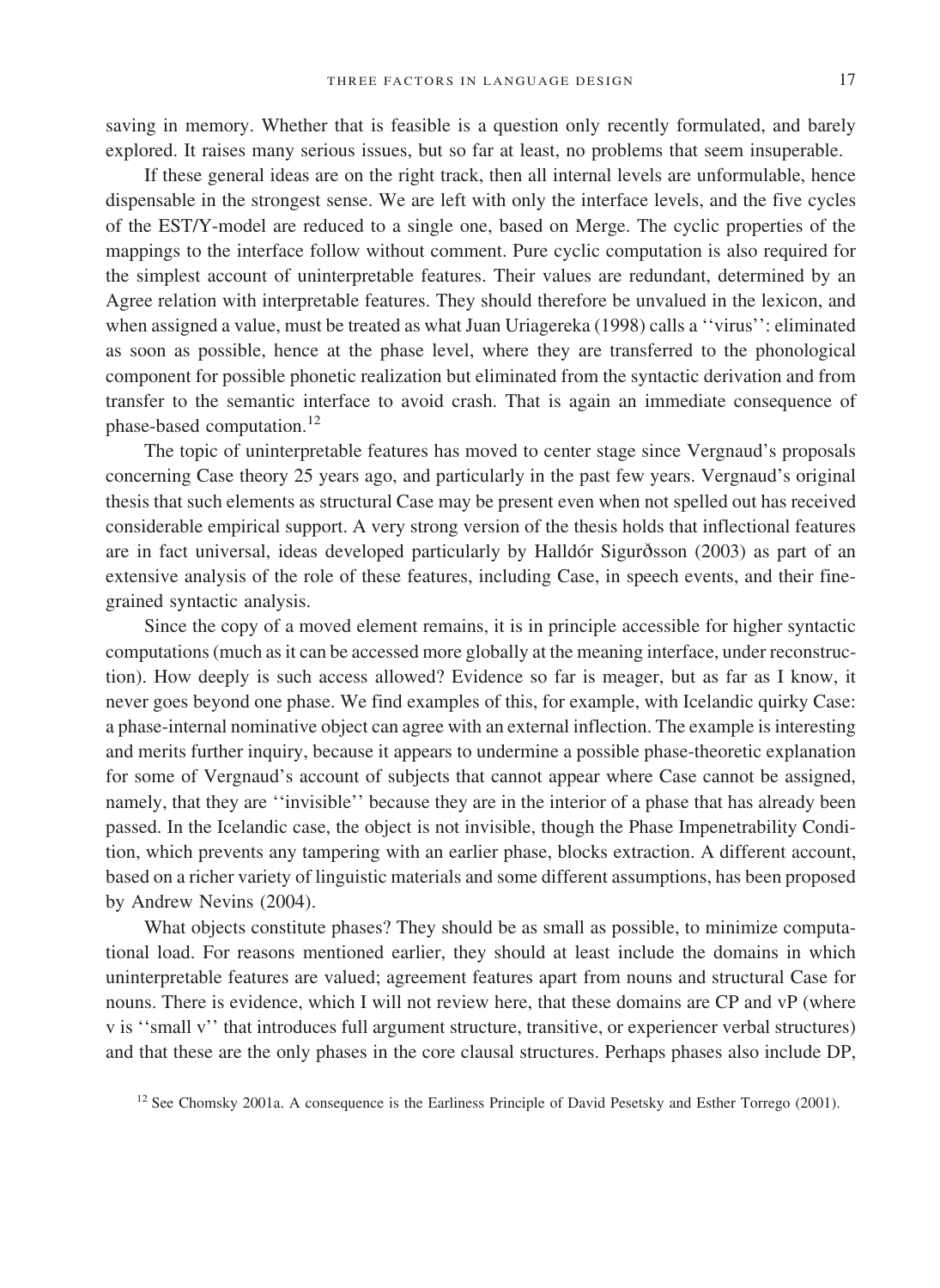as is worked out by Peter Svenonius (2003), developing further the parallels between DP and CP. Keeping to CP and vP, the objects derived have a skeletal structure in which C and v are the labels driving internal operations and relevant to external Merge, and are also the points of feature valuation (as is a virtual necessity) and transfer. If so, a number of properties have a unified account. A possible speculation is that the more elaborate structures revealed by the cartographic inquiries are based on linearization of features in these labels, and possibly labels closely linked to them (as in the C-T connection).

The phases have correlates at the interfaces: argument structure or full propositional structure at the meaning side, relative independence at the sound side. But the correlation is less than perfect, which raises questions.

This computational architecture, if sustainable, seems to be about as good as possible. S-Structure and LF are no longer formulable as levels, hence disappear along with D-Structure, and computations are reduced to a single cycle. It should be that all operations are driven by the designated element of the phase, the phase head C, v. That should include internal Merge. But a problem arises, discovered by Julie Legate (2003): there are reconstruction sites at smaller categories, though movement cannot stop there but must move on to the phase head that drives the operation. A solution to the conundrum is developed by Cedric Boeckx (2003) in a slightly different framework, adapting ideas of Daiko Takahashi's (1994). In brief, the phase head drives the Move operation, but it proceeds category by category, in a manner occasionally suggested for other reasons, until it reaches a point where it must stop. That is usually the phase head, though there can be an exception, namely, if the phase head assigns its uninterpretable features to the head it selects. Thus, the phase head C may be the locus of agreement, selecting T and assigning it (unvalued)  $\phi$ -features, so that when raising of DP driven by C-agreement reaches the TP level, its uninterpretable features are valued and it is frozen, unable to proceed further. That yields many of the properties of the Extended Projection Principle (EPP) and, if generalized, also yields interesting empirical consequences that would carry us too far afield. But partial movement is impossible phase-internally in other cases; in particular, we can overcome the annoying lack of structures of the form \*There seems a man to be in the room, without the apparatus that has been proposed to account for the gap, which generalizes to the specifier of participial phrases and other such constructions. In a somewhat different framework, Jan Koster (2003) has developed the interesting idea that V-movement to T is "partial movement" to C, the true locus of Tense, analogous to the partial wh-movement in German discussed by Henk van Riemsdijk (1983) and Dana McDaniel (1989).

Internal Merge seems to be driven in part at least by uninterpretable features of the phase head, as a reflex of probe-goal matching. Insofar as that is true, it carries us part of the way toward a principled explanation for why languages should have uninterpretable features at all. But it is not clear how far. For example, there is considerable evidence for successive-cyclic movement through phase edges, but for  $\bar{A}$ -movement it is unclear whether there is independent motivation for the features that would be required to formulate the operations within this framework. It may be that phase heads have an edge feature, sometimes called an "EPP-feature" (by extension of the notion EPP) or an "occurrence feature" OCC (because the object formed is an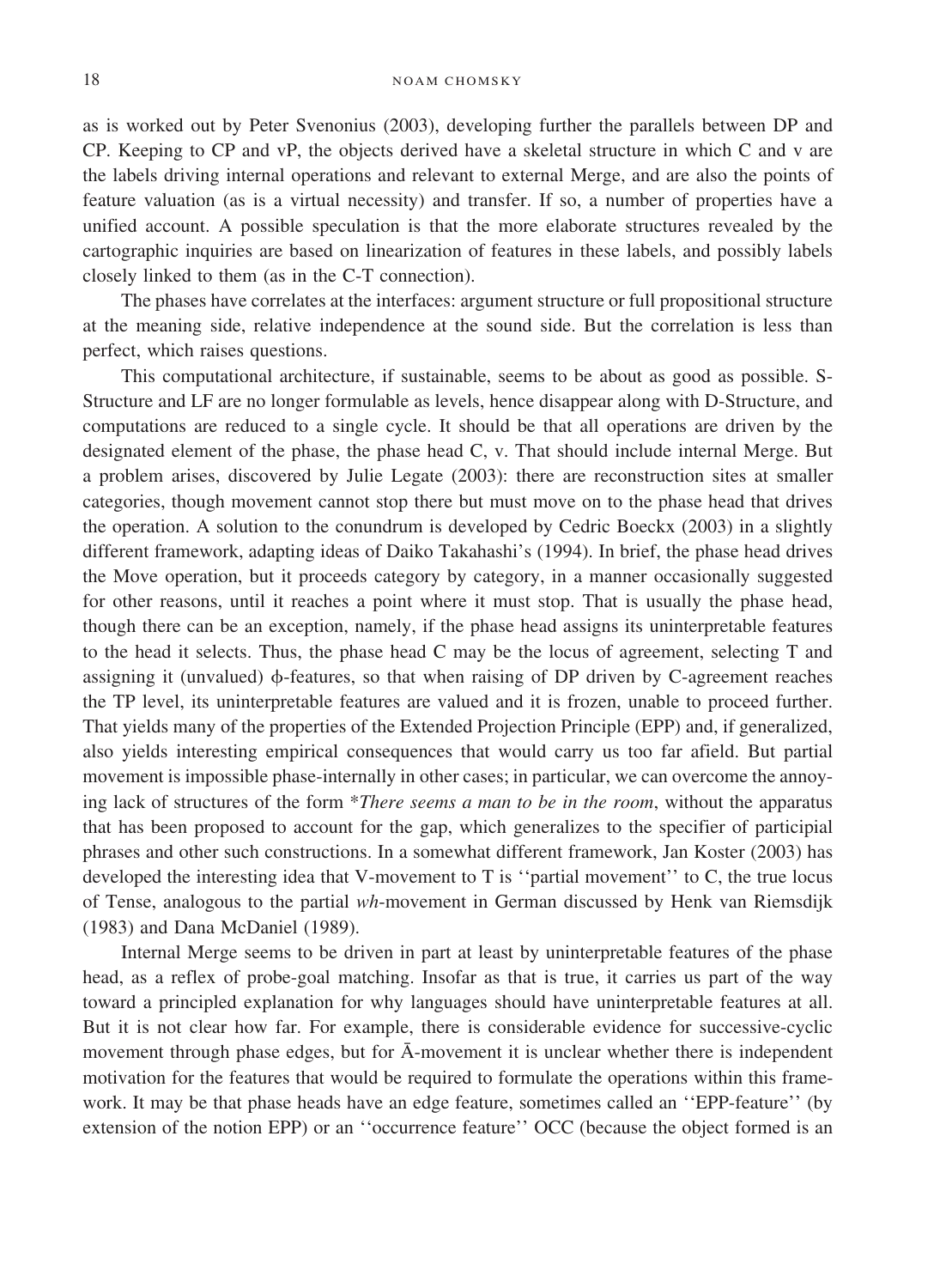occurrence of the moved element in the technical sense). This edge feature permits raising to the phase edge without feature matching. Similar questions arise for A-movement, particularly in languages where EPP is satisfied by a nonnominative element, as in locative inversion, which may agree with T, as in Bantu, though not in English, though there is reason to doubt that locative inversion involves A-movement to subject in English. Mark Baker (2003) suggests a parameter distinguishing Bantu from Indo-European in this respect, with interesting empirical consequences, and it is possible that his conclusions extend to apparent attraction to T by a D-feature in Slavic and Japanese-type languages, along lines developed by James E. Lavine and Robert Freidin (2002) and by Shigeru Miyagawa (2004). It seems possible that the variety of cases might fall under a probe-goal framework with T parameterized somewhat along the lines that Baker suggests, but keeping to  $\phi$ -feature probe-goal matching with or without the requirement that the goal be active, that is, with unvalued Case; or, along lines that Miyagawa develops extensively, with Focus playing the role of agreement in some class of languages. If the phase heads have both agreement features (or Focus features) and edge features, then we would expect both to apply simultaneously. That assumption directly yields some curious phenomena about intervention effects discussed by Ken Hiraiwa (2002) and by Anders Holmberg and Thorbjörg Hróarsdóttir (2003), and also an account of some apparent exceptions to the Subject Island Condition. We move here well into the terrain of open problems—a vast terrain.

I have barely touched on the rich range of inquiries with these general motivations in the past few years, and now in progress. One broad-ranging summary, with many new ideas and new empirical materials, is Cedric Boeckx's recent book Islands and Chains (2003). It seems reasonably clear that there has been considerable progress in moving toward principled explanation that addresses fundamental questions of the biology of language. It is even more clear that these efforts have met one primary requirement for a sensible research program: stimulating inquiry that has been able to overcome some old problems while even more rapidly bringing to light new ones, previously unrecognized and scarcely even formulable, and enriching greatly the empirical challenges of descriptive and explanatory adequacy that have to be faced.

### **References**

Antony, Louise M., and Norbert Hornstein, eds. 2003. Chomsky and his critics. Malden, Mass.: Blackwell. Baker, Mark. 2001. The atoms of language. New York: Basic Books.

- Baker, Mark. 2003. Agreement, dislocation, and partial configurationality. In Formal approaches to function in grammar, ed. by Andrew Carnie, Heidi Harley, and MaryAnn Willie, 107-132. Amsterdam: John Benjamins.
- Belletti, Adriana, ed. 2004. The cartography of syntactic structures. Vol. 3, Structures and beyond. Oxford: Oxford University Press.

Boeckx, Cedric. 2003. Islands and chains: Resumption as stranding. Amsterdam: John Benjamins.

Boeckx, Cedric, and Norbert Hornstein. 2003. The varying aims of linguistic theory. Ms., University of Maryland, College Park.

Borer, Hagit. 2004a. Structuring sense. Vol. 1, In name only. Oxford: Oxford University Press.

Borer, Hagit. 2004b. Structuring sense. Vol. 2, The normal course of events. Oxford: Oxford University Press.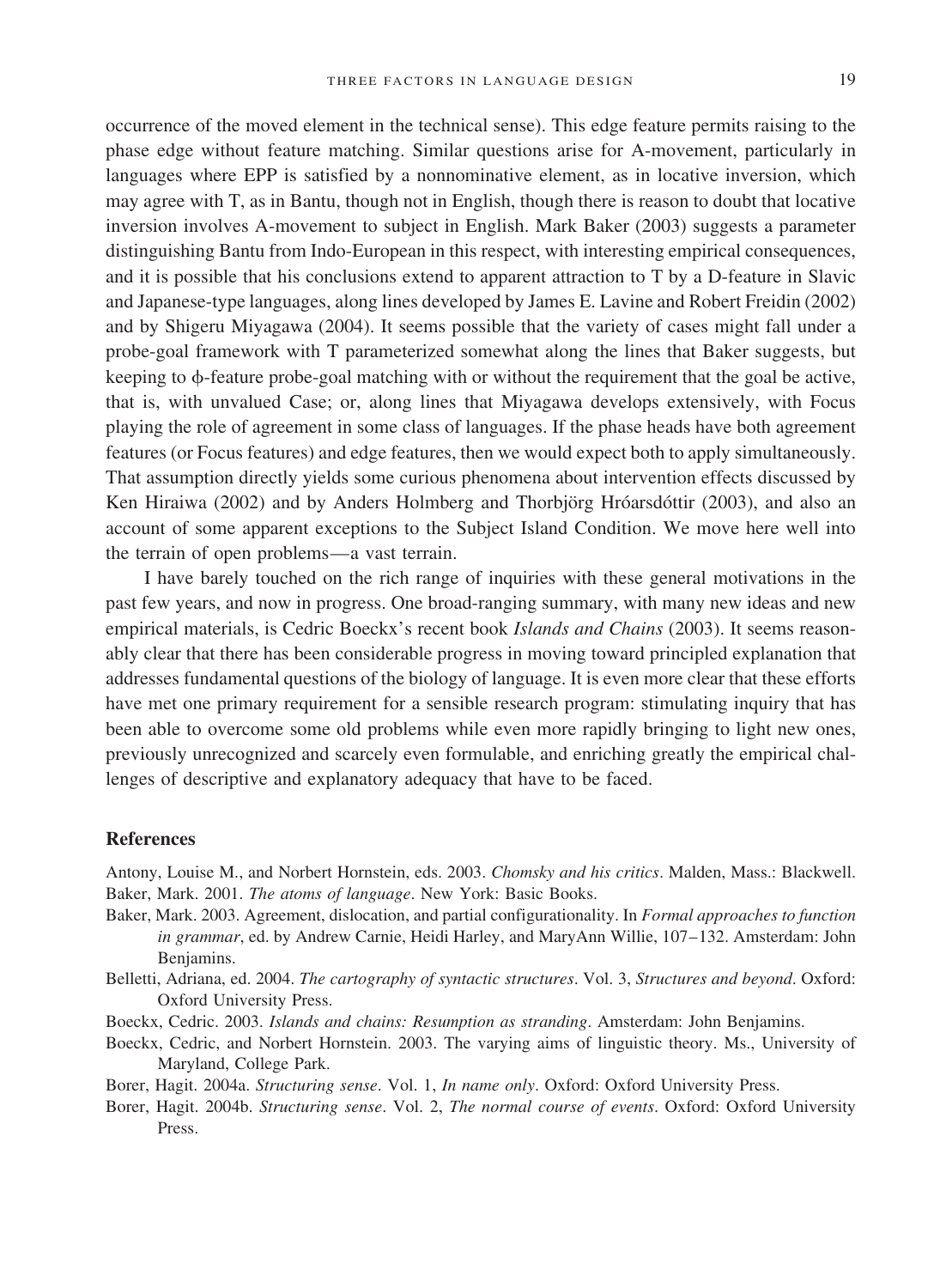Bošković, Željko. 2001. On the nature of the syntax-phonology interface. Amsterdam: Elsevier.

- Brody, Michael. 1995. Lexico-Logical Form: A radically minimalist theory. Cambridge, Mass.: MIT Press. Brody, Michael. 2003. Towards an elegant syntax. London: Routledge.
- Cherniak, Christopher. 1995. Neural component placement. Trends in Neuroscience 18:522-527.
- Cherniak, Christopher, Zekeria Mokhtarzada, Raul Rodriguez-Esteban, and Kelly Changizi. 2004. Global optimization of cerebral cortex layout. Proceedings of the National Academy of Science online, 13 January 2004 (print version 27 January 2004, 101(4):1081-1086).
- Chomsky, Noam. 1955. Logical structure of linguistic theory (LSLT). Ms. Parts of 1956 revision published in New York: Plenum, 1975, and Chicago: University of Chicago Press, 1985.
- Chomsky, Noam. 1966. Cartesian linguistics. New York: Harper & Row.
- Chomsky, Noam. 2001a. Derivation by phase. In Ken Hale: A life in language, ed. by Michael Kenstowicz, 1-52. Cambridge, Mass.: MIT Press.
- Chomsky, Noam. 2001b. New horizons in the study of language and mind. Cambridge: Cambridge University Press.
- Chomsky, Noam. 2004. Beyond explanatory adequacy. In The cartography of syntactic structures. Vol. 3, Structures and beyond, ed. by Adriana Belletti. Oxford: Oxford University Press.
- Chomsky, Noam, Morris Halle, and Fred Lukoff. 1956. On accent and juncture in English. In For Roman Jakobson, compiled by Morris Halle and others, 65–80. The Hague: Mouton.
- Chomsky, Noam, and Howard Lasnik. 1993. The theory of principles and parameters. In Syntax: An international handbook of contemporary research, ed. by Joachim Jacobs, Arnim von Stechow, Wolfgang Sternefeld, and Theo Vennemann, 506–569. Berlin: de Gruyter. Reprinted in Noam Chomsky, The Minimalist Program, Cambridge, Mass.: MIT Press, 1995.
- Cinque, Guglielmo, ed. 2002. The cartography of syntactic structures. Vol. 1, Functional structure in DP and IP. Oxford: Oxford University Press.
- Collins, Chris. 1997. Local economy. Cambridge, Mass.: MIT Press.
- Collins, Chris. 2002. Eliminating labels. In *Derivation and explanation in the Minimalist Program*, ed. by Samuel David Epstein and T. Daniel Seely, 42-64. Malden, Mass.: Blackwell.
- Culicover, Peter. 1970. Syntactic and semantic investigation. Doctoral dissertation, MIT, Cambridge, Mass.
- Epstein, Samuel David. 1999. Un-principled syntax: The derivation of syntactic relations. In Working minimalism, ed. by Samuel David Epstein and Norbert Hornstein, 317-345. Cambridge, Mass.: MIT Press.
- Epstein, Samuel David, Erich M. Groat, Ruriko Kawashima, and Hisatsugu Kitahara. 1998. A derivational approach to syntactic relations. Oxford: Oxford University Press.
- Erwin, Douglas. 2003. The Goldilocks hypothesis. Science 302 (5 December 2003):1682–1683.
- Fodor, Jerry. 1975. Language of thought. New York: Crowell.
- Fox, Danny. 2002. Antecedent-contained deletion and the copy theory of movement. *Linguistic Inquiry* 33:  $63 - 96.$
- Fox, Danny, and Jon Nissenbaum. 1999. Extraposition and scope: A case for overt OR. In *Proceedings of* the 18th West Coast Conference on Formal Linguistics, ed. by Sonya Bird, Andrew Carnie, Jason D. Haugen, and Peter Norquest, 132-144. Somerville, Mass.: Cascadilla Press.
- Frampton, John, and Sam Gutmann. 1999. Cyclic computation, a computationally efficient minimalist syntax. Syntax 2:1-27.
- Freidin, Robert. 1978. Cyclicity and the theory of grammar. *Linguistic Inquiry* 9:519–549.
- Freidin, Robert, and Jean-Roger Vergnaud. 2001. Exquisite connections: Some remarks on the evolution of linguistic theory. *Lingua* 111:639-666.
- Fukui, Naoki. 1986. A theory of category projection and its applications. Doctoral dissertation, MIT, Cambridge, Mass. Revised version published as *Theory of projection in syntax*. Cambridge: Cambridge University Press, and Stanford, Calif.: CSLI Publications, 1995.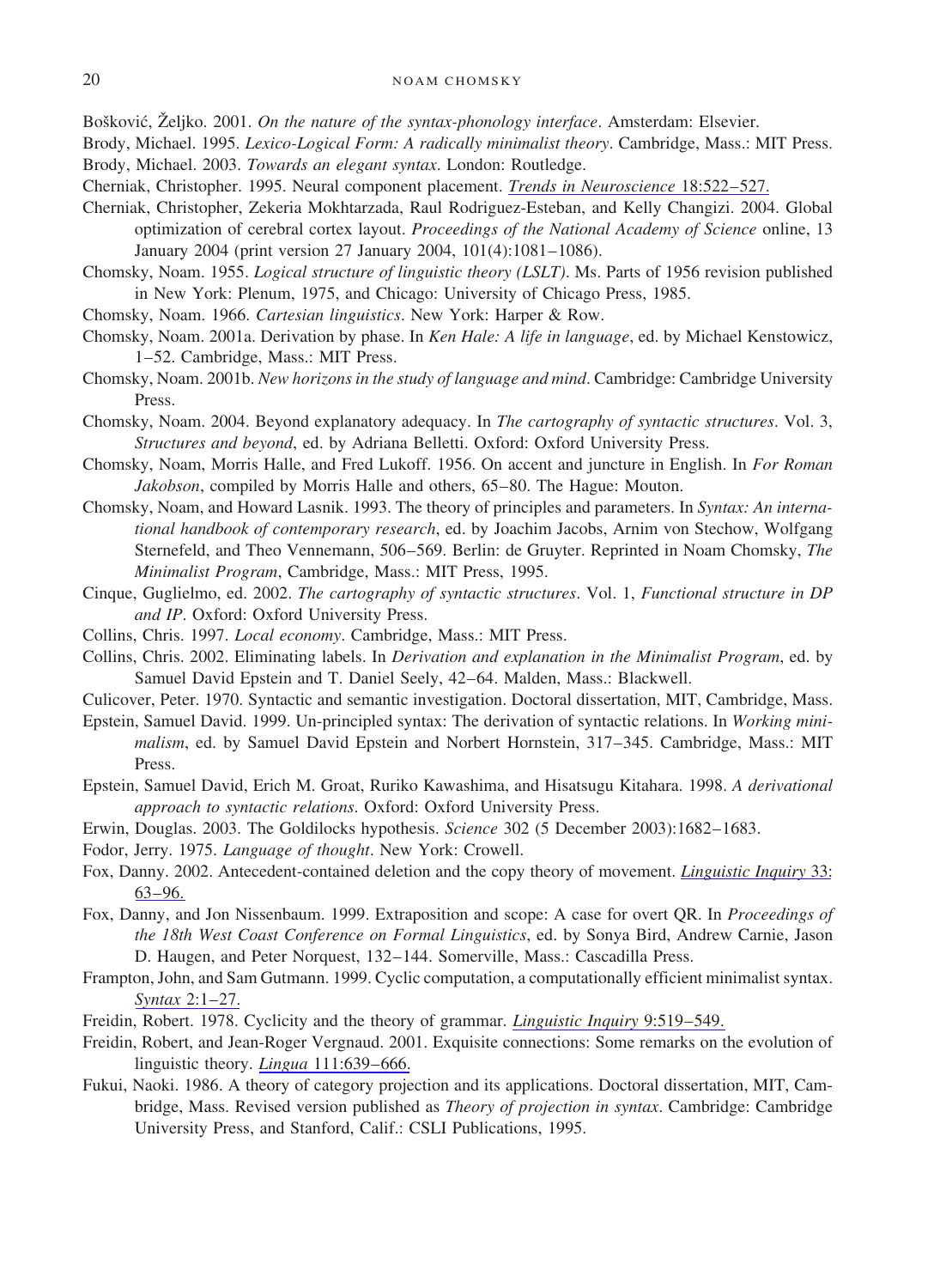- Gallistel, C. R. 1997. Neurons and memory. In Conversations in the cognitive neurosciences, ed. by Michael S. Gazzaniga. Cambridge, Mass.: MIT Press.
- Gallistel, C. R. 1999. The replacement of general-purpose learning models with adaptively specialized learning modules. In *The cognitive neurosciences*, ed. by Michael S. Gazzaniga. 2nd ed. Cambridge, Mass.: MIT Press.
- Gambell, Thomas, and Charles Yang. 2003. Scope and limits of statistical learning in word segmentation. Ms., Yale University, New Haven, Conn.
- Harris, Zellig S. 1955. From phoneme to morpheme. Language 31:190-222.
- Hauser, Marc D., Noam Chomsky, and W. Tecumseh Fitch. 2002. The faculty of language. Science 198: 1569-1579.
- Hiraiwa, Ken. 2002. Multiple Agree. Paper presented at the 25th GLOW Colloquium, Utrecht.
- Hoffman, Donald. 1998. Visual intelligence. New York: Norton.
- Holmberg, Anders, and Thorbjörg Hróarsdóttir. 2003. Agreement and movement in Icelandic raising constructions. *Lingua* 113:997-1019.
- Jackendoff, Ray. 1969. Some rules of semantic interpretation in English. Doctoral dissertation, MIT, Cambridge, Mass.
- Jacob, François. 1982. The possible and the actual. New York: Pantheon.
- Jakobson, Roman, Gunnar Fant, and Morris Halle. 1953. Preliminaries to speech analysis. Cambridge, Mass.: MIT Press.
- Jenkins, Lyle. 1972. Modality in English syntax. Doctoral dissertation, MIT, Cambridge, Mass.
- Jenkins, Lyle. 2000. Biolinguistics. Cambridge: Cambridge University Press.
- Kauffman, Stuart. 1993. The origins of order. Oxford: Oxford University Press.
- Kayne, Richard. 1981. Unambiguous paths. In Levels of syntactic representation, ed. by Robert May and Jan Koster, 143-183. Dordrecht: Reidel.
- Kayne, Richard. To appear. Anti-symmetry in Japanese. In Variation and universals in biolinguistics, ed. by Lyle Jenkins.
- Koster, Jan. 2003. All languages are tense second. Ms., University of Groningen.
- Landau, Idan. To appear. Chain resolution in Hebrew V(P) fronting. Syntax.
- Lasnik, Howard. To appear. Conceptions of the cycle. In Wh-movement on the move, ed. by Lisa Lai-Shen Cheng and Norbert Corver. Cambridge, Mass.: MIT Press.
- Laughlin, Simon, and Terrence J. Sejnowski. 2003. Communication in neuronal networks. Science 301 (26 September 2003): 1870-1874.
- Lavine, James E., and Robert Freidin. 2002. The subject of defective T(ense) in Slavic. Journal of Slavic Linguistics 10:251-287.
- Legate, Julie Anne. 2003. Some interface properties of the phase. *Linguistic Inquiry* 34:506-516.
- Lenneberg, Eric. 1967. Biological foundations of language. New York: Wiley.
- Luria, Salvador. 1974. Transcript of remarks at "A Debate on Bio-Linguistics," a conference organized by the Centre Royaumont pour une science de l'homme, Paris, held at Endicott House, Dedham, Mass., 20-21 May 1974.
- Marshack, Alexander. 1985. Hierarchical evolution of the human capacity. New York: American Museum of Natural History.
- Maynard Smith, J., R. Burian, S. Kauffman, P. Alberch, J. Campbell, B. Goodwin, R. Lande, D. Raup, and L. Wolpert. 1985. Developmental constraints and evolution. *Quarterly Review of Biology* 60:  $265 - 287.$
- McDaniel, Dana. 1989. Partial and multiple wh-movement. Natural Language & Linguistic Theory 7:  $565 - 604.$
- McGilvray, James. 1999. Chomsky: Language, mind, and politics. Cambridge: Polity.

Miyagawa, Shigeru. 2004. On the EPP. In *Proceedings of the EPP/Phase Workshop*, ed. by Martha McGinnis